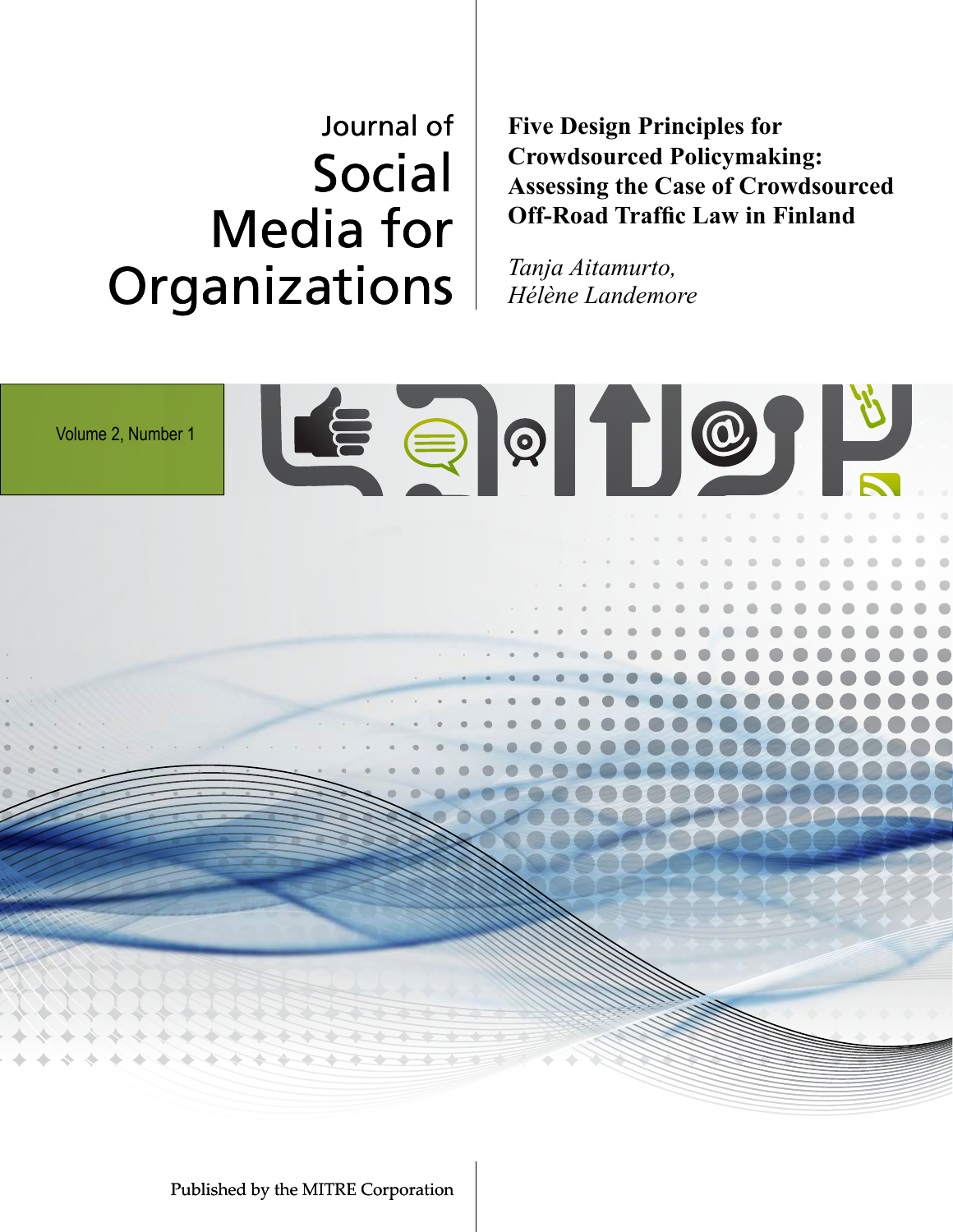# **Five design principles for crowdsourced policymaking: Assessing the case of crowdsourced off-road traffic law in Finland**

**\_\_\_\_\_\_\_\_\_\_\_\_\_\_\_\_\_\_\_\_\_\_\_\_\_\_\_\_\_\_\_\_\_\_\_\_\_\_\_\_\_\_\_\_\_\_\_\_\_\_\_\_\_\_\_\_\_\_\_\_\_\_\_\_\_\_\_\_\_\_\_\_\_\_\_\_\_**

Tanja Aitamurto, *tanjaa@stanford.edu* Hélène Landemore, *helene.landemore@yale.edu*

# **ABSTRACT**

This article reports a pioneering case study of a crowdsourced law-reform process in Finland. In the crowdsourcing experiment, the public was invited to contribute to the law-reform process by sharing their knowledge and ideas for *a better policy. This article introduces a normative design framework of five principles for crowdsourced policymaking: inclusiveness, accountability, transparency, modularity, and synthesis. Inclusiveness, accountability, and transparency are overarching principles for crowdsourced policymaking. Modularity and synthesis support these overarching principles and are instrumental in achieving the main goals of crowdsourced policymaking, namely, an efficient search for knowledge and democratic deliberation among the participants. These principles* apply to both the design of the process and the medium that the process takes place in, i.e., the technology *facilitating crowdsourcing. This article analyzes the design of the crowdsourced off-road traffic law experiment in Finland using the five principles described above and provides a future research agenda for examining design aspects in crowdsourced policymaking.*

# **KEYWORDS**

Crowdsourcing, crowdlaw, crowdsourced policymaking, deliberative democracy, participatory democracy, direct democracy, large-scale idea management, online deliberation

# **INTRODUCTION**

Crowdsourcing has become a more common method for engaging citizens in democratic processes (Aitamurto, 2012). In crowdsourced policymaking, citizens are invited to share their ideas and knowledge about a policy, including the laws that are instrumental to it. Crowdsourcing thus can give citizens an opportunity to have an impact on policies and even laws before institutional bodies, such as a local government or a national parliament, decide on them. In these processes, the citizens—the crowd—generate ideas and work together on online platforms. A largely unexplored question is how crowdsourced policymaking (including the medium it uses) should ideally be designed. In particular, what are the design principles that should inform successful crowdsourced policy reform? Here, we define a successful process to be one that, first, effectively engages citizens in active participation. Second, the success is measured by its epistemic properties, namely the extent to which it generates useful knowledge and information for the decision-makers, including new ideas, solutions, and proposals, which can help in creating better policies.

This paper addresses the following research questions: What design principles should govern crowdsourced policymaking processes? And, more specifically, what principles should be embedded in the medium that is used in crowdsourcing initiatives? The paper introduces an aspirational five-point framework for designing crowdsourced policymaking processes. We propose that three ideal principles derived from the normative literature in deliberative and epistemic democracy can be usefully applied in crowdsourced policymaking processes and embedded in the technology accompanying them. These ideal principles are inclusiveness, accountability, and transparency. Drawing on a crowdsourced law-reform process in Finland, we also identify two pragmatic principles—synthesis and modularity—as key factors for ensuring that the process meets its deliberative and epistemic goals. Finally, the paper analyzes the crowdsourced law-reform in Finland in light of the five design principles.

The paper is structured in five sections. First, we review the necessary key concepts for understanding crowdsourcing in policymaking and democratic deliberation. We also review some examples of argumentation and deliberation technologies. In the second section we introduce our case study: The crowdsourced off-road traffic law process in Finland. In the third section we introduce the five design principles mentioned above. In the fourth section we analyze whether and how these principles were evident in the Finnish case. In the fifth and final section,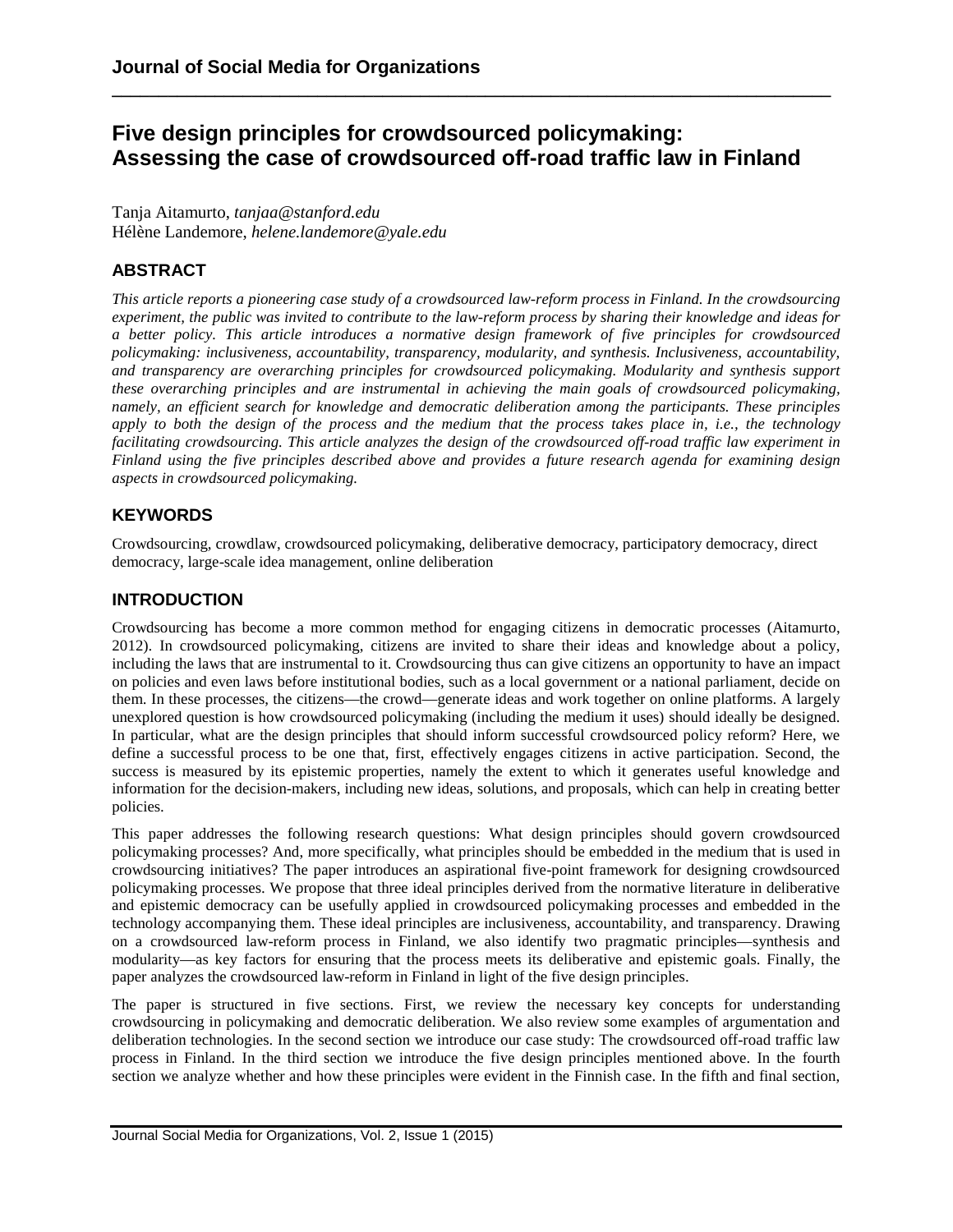we conclude with a discussion of the Finnish experiment and introduce a future research agenda that focuses on examining the optimal design for crowdsourced policymaking.

**\_\_\_\_\_\_\_\_\_\_\_\_\_\_\_\_\_\_\_\_\_\_\_\_\_\_\_\_\_\_\_\_\_\_\_\_\_\_\_\_\_\_\_\_\_\_\_\_\_\_\_\_\_\_\_\_\_\_\_\_\_\_\_\_\_\_\_\_\_\_**

## **KEY CONCEPTS**

#### **Crowdsourcing in public policymaking**

Crowdsourcing for policymaking in government, and particularly in law making, is a relatively new phenomenon. Crowdsourcing is an open call for anyone to participate in an online task (Brabham, 2008, 2013; Estelles-Arolas & González-Ladrón-de-Guevara, 2012; Howe, 2008) by sharing information, knowledge or talent. Unlike outsourcing, in which a task is assigned to a specific agent, crowdsourcing has no target group defined ex ante. "The crowd" refers to the group of individuals that self-select to participate from a large pool of people—in theory the entire pool of people who have access to the internet and are aware of the task and the possibility of participating in it.

Crowdsourcing can be roughly divided into three types, depending on the kind of goal it primarily pursues: idea generation, argumentation, and microtasking. Crowdsourcing for idea generation has been widely used by companies, for instance through innovation intermediaries such as InnoCentive. Crowdsourcing enables companies to identify solutions for research and development challenges. Crowdsourcing for argumentation is facilitated by technologies like Consider.it and Deliberatorium, which allow users to map out the pros and cons of a particular position in a debate. In crowdsourcing for microtasking, private companies or public organizations seek to outsource (sometimes for a monetary compensation, sometimes for free) simple or easily performed "micro" tasks to large groups of people. Microtasking for monetary compensation happens on virtual labormarkets such as Mechanical Turk or oDesk. An example of voluntary (without financial compensation) microtasking is so-called crowdmapping, often used by governmental agencies after natural disasters to map affected areas as accurately and quickly as possible. For instance, after Hurricane Sandy in the United States in 2012, the Unites States Geological Survey asked the crowd to compare before and after pictures of coastal areas to map the consequences of the hurricane (Liu, 2014).

National and local governments across the world are increasingly using crowdsourcing as part of their open government practices (Faria, 2013; Yu & Robinson, 2012). The open government practices enhance principles of good governance, including inclusiveness, accountability, and transparency (Fung & Weil, 2010; Piotrowski & Van Ryzin, 2007; Chun, Shulman, Sandoval & Hovy, 2010). One of the best-known instances examples of the governmental use of crowdsourcing occurred in Iceland in 2011, when the country utilized crowdsourcing in its constitutional reform process. The Constitutional Council, appointed by the Parliament to draft the new constitution, invited Icelandic citizens to comment on constitutional drafts regularly published on a dedicated website and a Facebook page (Landemore, 2014). In addition to the iconic Icelandic experiment, there are many more instances of crowdsourcing in both local and national governance across the world. Many federal agencies in the United States have been crowdsourcing information and opinions on their strategies for several years. For instance, the Federal Emergency Management Agency (FEMA) crowdsourced the reform of the National Incident Management System.

Drafting policies in wiki-style with the help of constituents is also becoming more common, as on the Madison Platform<sup>[1](#page-2-0)</sup> or in Assemblyman Mike Gatto's wiki-law project in California.<sup>[2](#page-2-1)</sup> In these experiments the crowd collaborates in real time to revise a policy through an online platform. This method is called commons-based peer production (Benkler, 2002) and is widely used in collaborative writing projects, such as the online encyclopedia Wikipedia, and in open and free software production. However, commons-based peer production and crowdsourcing are not equivalent methods. In crowdsourcing the crowd is asked to participate by completing a task, whether that task is sending a picture, submitting ideas or opinions, or sharing their geographic location on a map. The task is typically a one-time contribution that does not involve working with other contributors. In commons-based peer production, by contrast, members of the crowd collaborate together to create something, merging their contributions rather than merely aggregating them. For instance, crowd members might draft a policy on Google Docs or an Etherpad<sup>[3](#page-2-2)</sup> type of platform.

 $\overline{a}$ 

Journal Social Media for Organizations, Vol. 2, Issue 1 (2015) 2

<span id="page-2-0"></span><sup>1</sup> See http://opengovfoundation.org/the-madison-project/

<span id="page-2-1"></span><sup>2</sup> See http://www.dailynews.com/government-and-politics/20140313/state-assemblyman-mike-gatto-uses-wiki-todraft-laws

<span id="page-2-2"></span><sup>3</sup> Etherpad is an open-source software application for collaborative real-time writing. http://etherpad.org/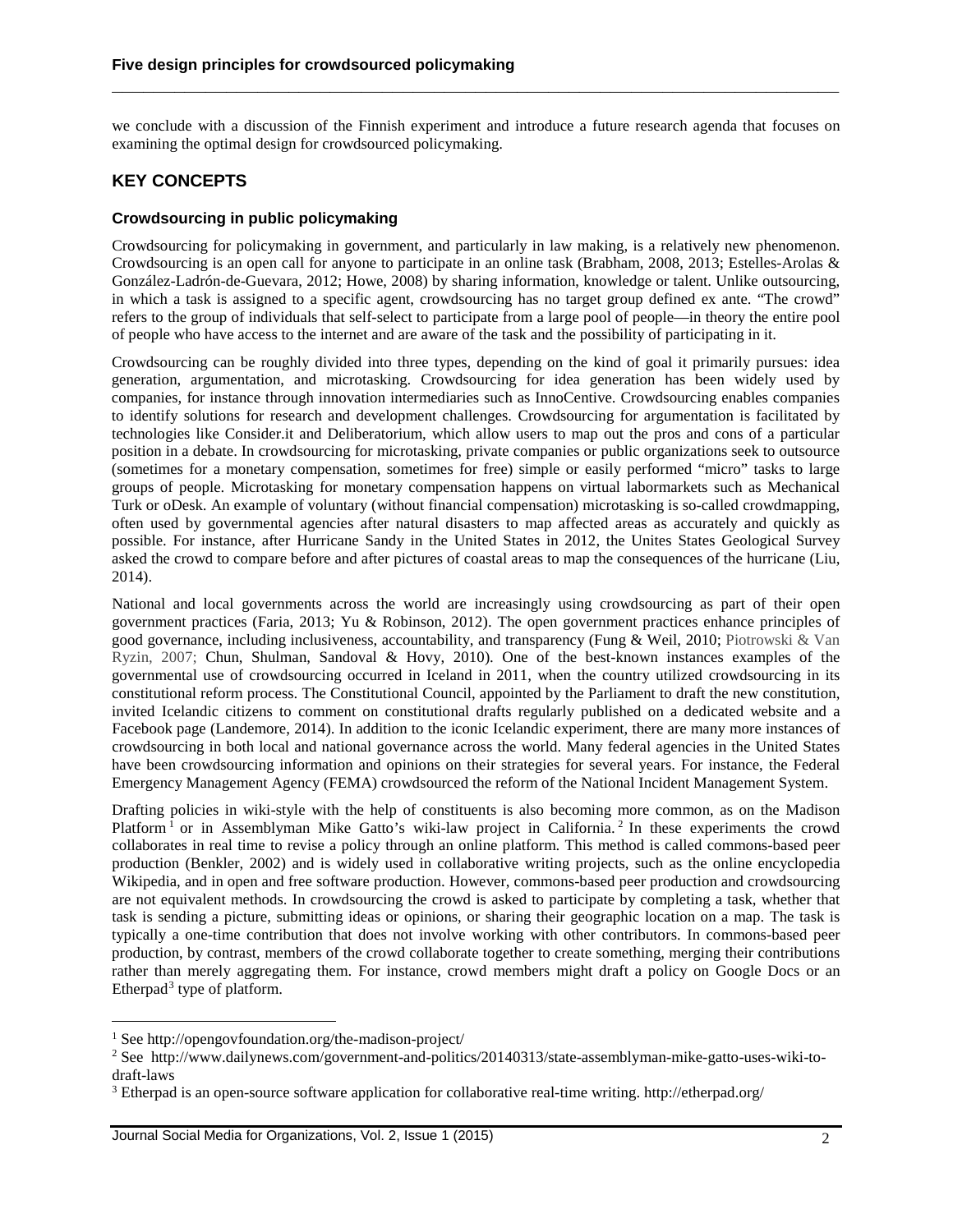Idea crowdsourcing has proved to be an effective method in several contexts. Primarily crowdsourcing efficiently extends the knowledge search to a functionally limitless number of problem solvers (Aitamurto, 2014). In the Icelandic case, it arguably made it possible to introduce greater cognitive diversity into a traditionally closed and secretive deliberation over constitutional matters (Landemore, 2014). By crowdsourcing knowledge from citizens the crowd—the government can gather large amounts of information for improving policy and reach information sources that would not be easily accessible otherwise.

**\_\_\_\_\_\_\_\_\_\_\_\_\_\_\_\_\_\_\_\_\_\_\_\_\_\_\_\_\_\_\_\_\_\_\_\_\_\_\_\_\_\_\_\_\_\_\_\_\_\_\_\_\_\_\_\_\_\_\_\_\_\_\_\_\_\_\_\_\_\_**

Crowdsourcing can also serve the goals of deliberative democrats (e.g., Cohen, 1989; Guttman & Thompson, 2002) — including fostering the public exchange of arguments amongst citizens and ensuring the fair representation of allaffected interests. Mostly, crowdsourcing is likely to serve the goal of epistemic deliberative democrats, who emphasize the knowledge-aggregating and truth-tracking properties of democratic deliberation, (e.g., Goodin, 2005; Estlund, 2008; Landemore, 2013; Ober, 2009). Crowdsourcing makes it indeed possible to bring the dispersed and often unheard knowledge and voice of the people into the public sphere. This ensures the fair consideration of all affected interests as well as at institutions more likely to enact better laws, policies, and decisions. Crowdsourcing can finally generally serve as a tool for participatory democrats (e.g., Pateman, 1970; Barber, 1984; Fung &Wright, 2001), who specifically stress the educative properties of political participation. [4](#page-3-0)

#### **Idea crowdsourcing and deliberation technologies**

There are two sets of technologies that are used for crowdsourced policymaking: technologies for large-scale idea crowdsourcing and technologies for certain types of online deliberation and argumentation. The aim of the first category of technologies (large-scale ideation) is primarily an efficient knowledge search. For instance, technologies called IdeaScale and Spigit Engage allow users to submit, discuss, and vote on different ideas. These technologies are often first designed for the private sector and then adapted for public institutions. Ideation technologies have been used widely in crowdsourced policymaking processes, including citywide and nationwide processes in Italy (Cindio & Stortone, 2013); in a statewide process in California, United States (Nelimarkka et al., 2014); and in citywide processes in Vallejo, California and Vancouver, Canada.

The second category of technology is argumentation tools, which seek to draw out arguments and justifications for opinions and proposals (Kirschner, Buckingham-Shum & Carr, 2003; Moor & Aakhus, 2006). Argumentation technologies typically strive for large-scale online deliberation and are thus more often used in deliberative contexts in which participants self-select. This is in contrast to online "invited spaces" (Kersting, 2013), which have traditionally been used in deliberation, such as in Deliberative Polls, where a limited number of participants (often randomly sampled) are chosen by the organizers to form statistically representative "mini-publics" (Goodin, 2005).

Digital argumentation technologies enable both the modularity of the crowd's input and the synthesis of that input. A modular process distinguishes sequences in crowdsourced policy making. In synthesis, the crowd's input is analyzed and summarized. These features make the processes easier for the users to comprehend and thus increase their accessibility. Users are encouraged to provide evidence, logic, and justifications for their preferred choices (Kirschner et al., 2003). Consider it, for instance, is a deliberation technology that encourages the user to consider tradeoffs for a specific issue (Kriplean, Morgan, Freelon, Borning & Bennett, 2012); the process measures a participant's opinion about the issue using a scale of "support," "neutral/undecided," and "oppose." This first poll provides a baseline assessment of each participant's initial position on a topic, which is measured again after deliberation. When a user enters the deliberation mode, the program provides a pro/con list of the issue, based on the user's initial opinions. Thus, the technology clearly visualizes if the user has a biased view, that is, has only pros or only cons. The process also helps users listen to one another by allowing them to adopt points from other users' pro/con list. When a participant adopts a point, the user is comparing her or his views to others' opinions and thus listening to someone else.

Deliberatorium, another deliberation technology, uses argument mapping to foster argument exchange between participants (Klein, 2011, 2012). In a Deliberatorium, the participants propose solutions to societal issues such as climate change. The solutions are then presented visually as an argument map, which reduces redundancy in the input and allows users to develop the ideas further in modular threads. Another deliberation technology, Open Town

<span id="page-3-0"></span><sup>4</sup> While participatory democracy is now often subsumed under the deliberative democracy umbrella, it maintains the slightly distinctive notion that political participation is good essentially for the way it shapes better citizens if not better human beings altogether.  $\overline{a}$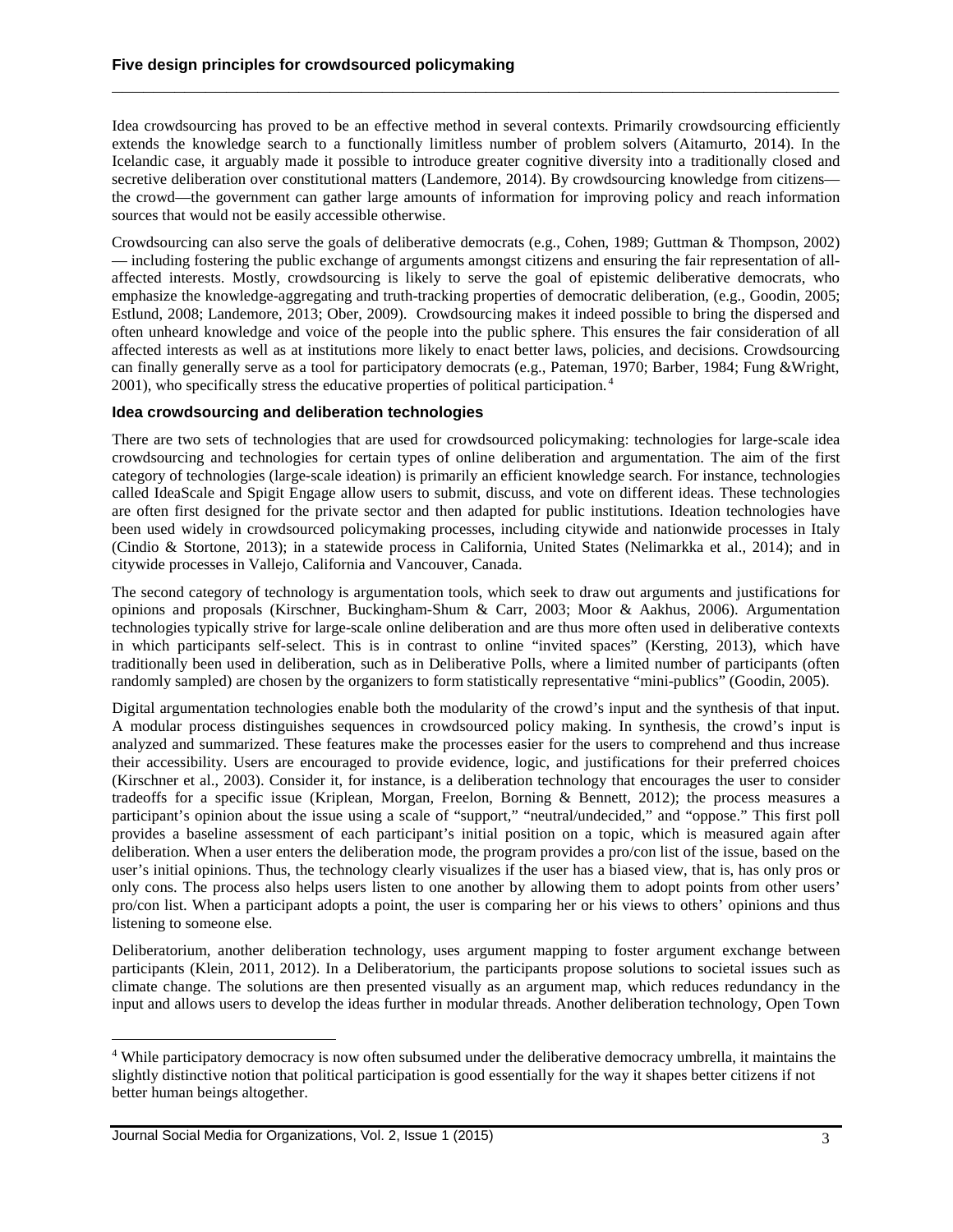Hall, allows ideation and public commenting on policy issues. As in a face-to-face town hall meeting, participants are only allowed to post one statement but can continue to engage by responding to others' ideas and comments. In this respect, Open Town Hall resembles large-scale ideation technologies. The Open Town Hall platform maps the frequency and location of particular suggestions (Vogel, Moulder, & Huggins, 2014).

**\_\_\_\_\_\_\_\_\_\_\_\_\_\_\_\_\_\_\_\_\_\_\_\_\_\_\_\_\_\_\_\_\_\_\_\_\_\_\_\_\_\_\_\_\_\_\_\_\_\_\_\_\_\_\_\_\_\_\_\_\_\_\_\_\_\_\_\_\_\_**

Ideally, argumentation technologies should foster democratic deliberation, defined as the public use of arguments and reasoning among free and equal individuals (adapted from Cohen, 1989).<sup>[5](#page-4-0)</sup> For many participatory and deliberative democrats of both the procedural (e.g., Cohen, 1989; the early Habermas, Gutmann & Thompson, 2002) and epistemic kind (e.g., Estlund, 2008; Landemore, 2013), democratic deliberation is a generally desirable social goal for both intrinsic and instrumental reasons. Crowdsourcing for public policymaking ideally incorporates the two aspects of knowledge gathering and democratic deliberation. By so doing, crowdsourcing channels in knowledge for policy creation and creates spaces for public debate. Ideally, crowdsourcing in policymaking simultaneously produces useful information about the issue at hand and a deliberative democratic setting, both of which are beneficial for society at large.

# **CASE PROFILE**

 $\overline{a}$ 

#### **The off-road traffic law in Finland**

In this section we introduce the case study of this article: crowdsourced off-road traffic law reform in Finland. Offroad traffic laws regulate traffic beyond established roads, e.g., motor-powered transportation in nature, mainly with snowmobiles in the winter and all-terrain-vehicles (ATVs) in the summer. The Ministry of Environment currently regulates off-road traffic in Finland under a law that came into effect in 1995. The law was perceived to be in need of reform for several reasons, including the increased volume of off-road traffic.

The previous government of Finland, in power from 2010 to 2011, proposed a bill to the Finnish Parliament to reform the off-road traffic law in 2010, but the bill expired after causing some controversy. The Ministry of Environment decided to experiment with crowdsourcing as a public engagement tool in the law-reform process (herein referred to as the Finnish Experiment). The process, which was decided on in 2012 and started in January, 2013, aimed to search for ideas, knowledge, and perspectives from online participants and to enhance the general public's understanding of the law. The Committee for the Future in the Finnish Parliament partnered with the Ministry of the Environment to run crowdsourced law-reform as a pilot project to test and learn about new methods for civic engagement and knowledge search.

#### **Crowdsourcing in off-road traffic law reform**

The process began in the spring of 2013 on the online platform [www.suomijoukkoistaa.fi](http://www.suomijoukkoistaa.fi/) (user interface is presented in Figure 3 in Appendix). The crowdsourcing software was produced by IdeaScale. Participants could propose ideas on the platform, vote ideas up or down (Figure 4 in Appendix), and comment on each others' proposals (Figure 5 in Appendix). The users gained points by participating, and the points turned into badges on the online platform (Figure 6 in Appendix). Points were gained by submitting ideas, voting, and commenting, so the badges show the level of the participants' activity. The information on the platform and the crowd-generated input were accessible and visible online. In order to leave a comment, propose an idea, or vote (thumbs up/down modality) on the platform, users had to register on the site. They could choose to stay anonymous, use their real names, or create a nickname. A verifiable email address was required for registration.

The Ministry also set up a website [\(www.maastoliikennelaki.fi\)](http://www.maastoliikennelaki.fi/) to provide more information about off-road traffic law. The off-road traffic law, the expired bill, and research on off-road traffic were published on the website. A video with the Minister of Environment Ville Niinistö explaining the goals and reasons behind the crowdsourced process was published on the website. The website was also used for publishing updates about the proceedings and included widget integration in the crowdsourcing platform.

<span id="page-4-0"></span> $<sup>5</sup>$  The "use of arguments and reasoning" is an exchange of arguments in which the participants attempt to convince their</sup> interlocutors of the validity of a claim or deny a claim. Deliberation thus requires a reasoned exchange of arguments; democratic deliberation also requires equal standing among autonomous participants ("free and equal") as well as the "public" aspect of the exchange. Even in processes in which deliberation was the goal rather than knowledge search, information sharing usually occurs as a by-product of deliberation.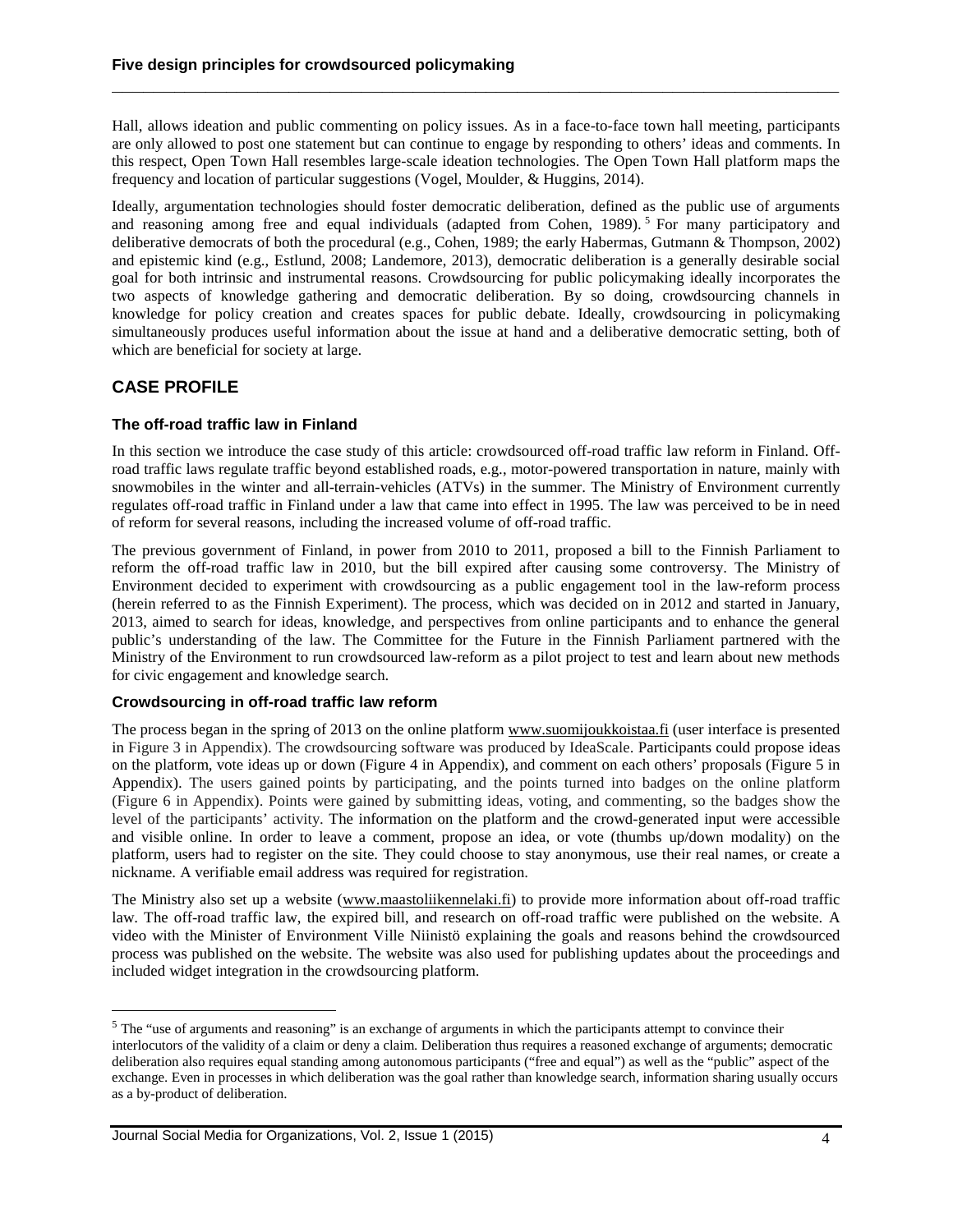The authors of this article participated in the crowdsourcing process by designing and leading the operation. The Finnish-speaking author moderated the online platform with two others. The authors thus applied the methodology of action research, or actively interacting, producing, and creating the research site (Gustavsen, 2001; Ladkin, 2004). Once crowdsourcing began, the authors took the role of participant-observers (Hansen, Cottle, Negrine, & Newbold, 1998). The participation of the researchers allowed them to gain a better understanding of the design and technical aspects shaping the process. The design principles that are introduced in this article did not guide the design process. Rather, the three design principles (inclusiveness, accountability and transparency) are derived, for the purpose of this article, from theories of deliberative and epistemic democracy, and the two other principles (modularity and synthesis) are based on the authors' experience with the case.

**\_\_\_\_\_\_\_\_\_\_\_\_\_\_\_\_\_\_\_\_\_\_\_\_\_\_\_\_\_\_\_\_\_\_\_\_\_\_\_\_\_\_\_\_\_\_\_\_\_\_\_\_\_\_\_\_\_\_\_\_\_\_\_\_\_\_\_\_\_\_**

#### **Two sequences of idea crowdsourcing and the evaluation phase**

The crowdsourced parts of the process included two distinct phases or sequences, as illustrated by Figure 1. In the first phase, civil servants in the Ministry of Environment along with the researchers defined ten main areas in which problems could be identified through crowdsourcing. The civil servants were experts on off-road traffic law in the Ministry and also wrote the expired bill. The ten areas included the following topics: problems related to off-road traffic, moving the decision-making from local to the state level, age limits for off-road traffic, the environmental impact of off-road traffic, registration procedures for off-road traffic vehicles, the rights of the indigenous people, and regulation of the route and track establishment procedures. The first phase of the process began in January, 2013 and ended at the end of March, 2013.



**Figure 1. Phases in the crowdsourced law-making process**

The participants were asked to propose ideas and share their perspectives within the problem areas of their choice. The prompts for the participants included questions about the topic. To cite one example, in the prompt about age limit, the participants were asked if the current age limit of 15 years was sufficient or whether the age limit should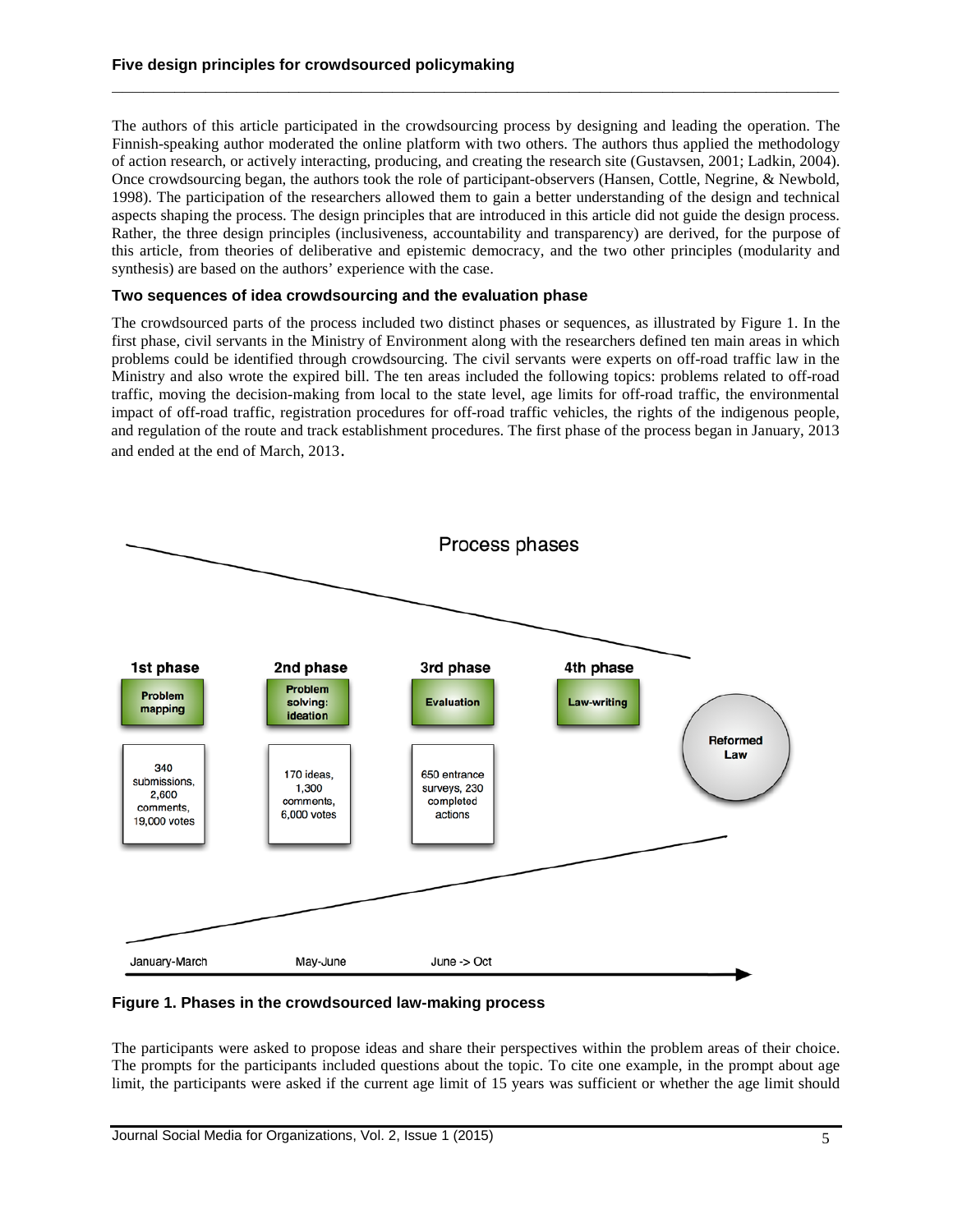be lowered to 12 years. The prompts also provided information about the current regulation. A category called "Propose your own topic," which allowed the participants to make suggestions outside the provided framework, was added by public demand soon after the launch, so that the participants could contribute ideas beyond the predetermined categories.

**\_\_\_\_\_\_\_\_\_\_\_\_\_\_\_\_\_\_\_\_\_\_\_\_\_\_\_\_\_\_\_\_\_\_\_\_\_\_\_\_\_\_\_\_\_\_\_\_\_\_\_\_\_\_\_\_\_\_\_\_\_\_\_\_\_\_\_\_\_\_**

The first crowdsourcing phase generated approximately 340 ideas and conversation starters, 2,600 comments in reaction to the ideas and conversation starters, and 19,000 votes from approximately 700 users. The researchers analyzed the participants' input by summarizing the ideas and problems in the submissions. They then organized the ideas and comments into categories alongside the civil servants. These categories consisted of larger "challenge areas," which were then refined and used to guide the design of the second phase. The analysis of the ideas was conducted in teams, and the interpretation of these ideas was then cross-checked within the team. Nevertheless, the task was obviously not fully objective and if it had been performed by a different team or in a more transparent manner, the result would likely have been slightly different.

It is notable that the participants shared ideas and concerns regarding off-road traffic beyond the pre-defined categories. This reflects the extension of the knowledge search from the traditional participants, e.g., interest groups, to the undefined crowd. As a result, the first phase served to map problems and identify needs, fulfilling problemmapping and need-sensing functions beyond those of the traditional experts.

In the second phase, the participants were invited to propose solutions to the problems identified in the first phase. To do this, the broad challenge areas were divided into more narrow topics. For instance, the "Safety" category was divided into the subfields of "Improving Safety in Off-road Traffic" and "Safe Transition Traffic Off- and On-road." The participants could also propose their own topic in the "Propose your own topic" section. The second phase generated approximately 170 ideas, 1,300 comments, and 6,000 votes. The researchers analyzed the crowd's submissions when the second phase concluded. The second phase started in April, 2013 and ended in June, 2013.

During the two idea crowdsourcing stages, 700 out of 7,000 visitors registered on the site, in keeping with the predictions of the so-called 1-9-90 rule in online participation. The rule states that typically 90 percent of the visitors only observe the online activity and 10 percent participate more actively. Out of the 10 percent, 1% produce most of the content.[6](#page-6-0) In keeping with this trend, most of the ideas proposed in the Finnish crowdsourcing process were generated by a minority of registered users. In the two phases, 23.46% of the participants produced at least one idea, and 46.44% of the ideas were produced by the ten most active ideators. Most of the ideators produced only one idea: out of 175 idea producers 121, i.e. 69%, produced one idea, as illustrated in Figure 2.

The crowdsourced off-road traffic law process was designed explicitly for crowdsourcing knowledge. However, while there was no designed incentive for deliberation or collaborative problem solving, the crowd nevertheless deliberated about the issues by exchanging arguments. They also actively shared information about the topic by posting links, pictures, videos, and documents as attachments to their comments and ideas. Thus, the crowdsourced process functioned both as a knowledge search and a space for democratic deliberation.

There was very little moderation on the platform. Rather, it manifested as follow-up questions and clarifications by the moderators. A comment was removed if it was insulting to other participants or if it was inappropriate. From the total of 4,000 comments, approximately ten comments were removed in each phase because they were deemed inappropriate in content or tone.

In the third phase, ideas were assessed by crowd and expert evaluation. Crowd evaluation was conducted on a specific online platform in which the participants assessed the ideas generated in previous stages. The participants signed up on the platform and received a random sample of ideas to be evaluated. They then used two evaluation methods: rating and comparison. In a rating evaluation, participants rated an idea on a scale from 1 to 5. In a comparison evaluation, participants were asked to either choose a favorite idea out of two in a pairwise comparison or to rank several ideas in the order of their preference. The ideas came from eleven categories, and the participants had no choice in the category from which the ideas came. The participants did not see the full pool of ideas, nor did they see other participants' evaluations. Each idea's popularity was then analyzed and ranked (see Lee, Aitamurto, Landemore, & Goel, 2014 for more on the crowd evaluation process).

 $\overline{a}$ 

<span id="page-6-0"></span><sup>6</sup> For more about the rule, see http://en.wikipedia.org/wiki/1%25\_rule\_%28Internet\_culture%29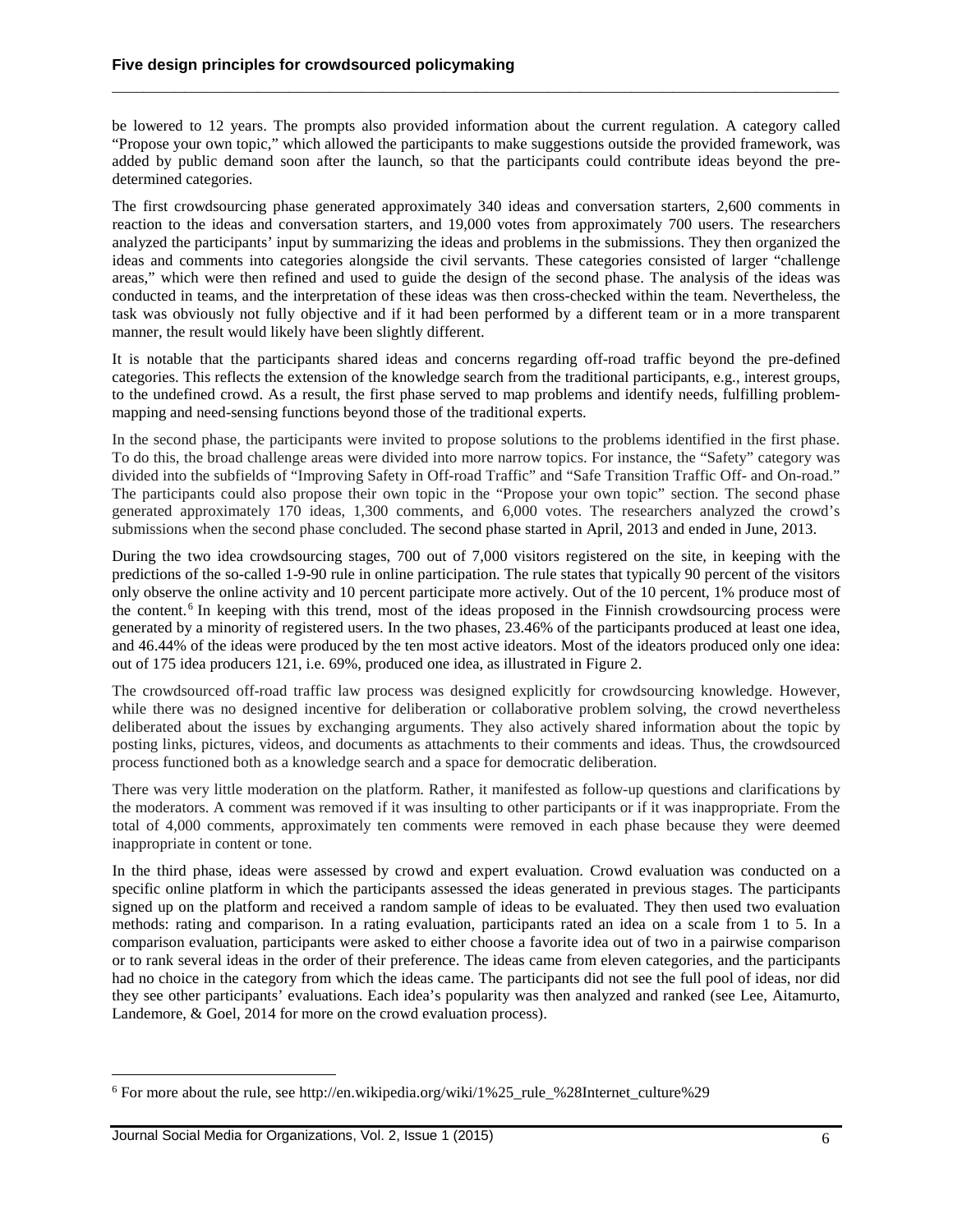

**Figure 2. Distribution of idea contribution activity among the users in the two crowdsourced ideation stages**

Evaluation by an expert panel was simultaneously performed through eleven online surveys administered to 34 experts in Finland, the United States, and Estonia. Each survey consisted of ideas in each of the eleven categories. The respondents were asked to rate ideas according to four different criteria (feasibility, efficiency, cost-efficiency, and fairness) along a 7-point scale. They were also asked to provide the reasoning for their evaluation. [7](#page-7-0) The reports about crowd and expert evaluation were given to the Ministry of Environment, with recommendations for the next steps in the process. Because the law reform process is not complete, we leave the analysis of the future end result, i.e., the reformed law, out of this article.<sup>[8](#page-7-1)</sup>

 $\overline{a}$ 

<span id="page-7-0"></span> $7$  A more detailed description of the evaluation methods can be found in a report about the crowdsourced off-road traffic law reform to the Committee for the Future (Aitamurto, Landemore, Lee & Goel, 2014).

<span id="page-7-1"></span><sup>8</sup> Next parliamentary elections will take place in Finland in 2015, and if the law reform is not completed by then, it will most likely expire.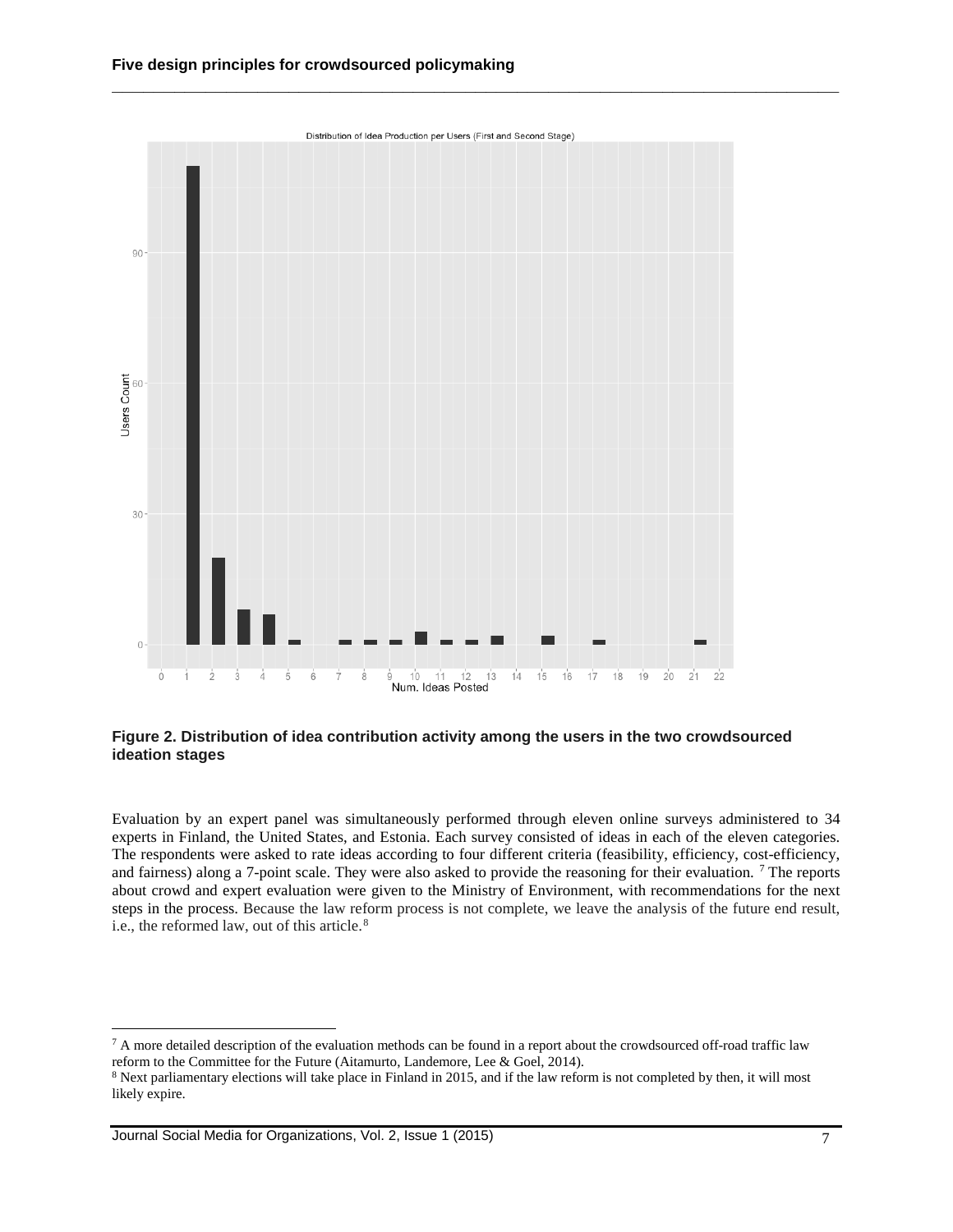## **DESIGN PRINCIPLES FOR CROWDSOURCED POLICY MAKING**

In this section we introduce five design principles for crowdsourced policy making that are directed toward information gathering and democratic deliberation. These design principles are inclusiveness, accountability, and transparency, modularity, and synthesis. The authors developed the principles by responding to the question: What should be the essential characteristics for a crowdsourced policymaking process and the medium facilitating it? The first three — inclusiveness, accountability, and transparency — are guidelines developed in the contemporary literature on democratic theory, specifically deliberative and epistemic democracy, as well as in existing practices such as the Open Government Initiative.<sup>[9](#page-8-0)</sup>

**\_\_\_\_\_\_\_\_\_\_\_\_\_\_\_\_\_\_\_\_\_\_\_\_\_\_\_\_\_\_\_\_\_\_\_\_\_\_\_\_\_\_\_\_\_\_\_\_\_\_\_\_\_\_\_\_\_\_\_\_\_\_\_\_\_\_\_\_\_\_**

The first one, inclusiveness, is a general democratic principle. The second one, accountability, is a condition of political legitimacy. The third one, transparency, is a recently re-emphasized component of democratic legitimacy, designed to ensure accountability. The last two — modularity and synthesis — are more pragmatic principles instrumental for achieving the goals of efficient knowledge search and democratic deliberation and more generally supporting the ideals of inclusiveness, transparency, and accountability. They are derived from the experience of designing and executing the crowdsourced law-making reform in Finland.

There are many other principles we could have used as normative ideals. Among them, equality, diversity, participation, and collaboration come to mind. We considered that the principle of inclusiveness was itself relatively inclusive and a good proxy for equality (inclusion in the crowdsourcing process is after all done on an egalitarian basis in the larger context of a democratic society). We figured that diversity was also partly promoted by inclusiveness and in any case could not be the normative guideline of a process where self-selection of the participants is the rule. Participation and collaboration are obvious motivations for the crowdsourcing experiment and thus so integral to the experiment that they do not helpfully serve as design principles. Notice also that the ideal of participation tends to emphasize actual and mass participation of the targeted community. It is a high democratic bar. Inclusiveness is less demanding in that it simply requires that the door be open to willing participants, even if we know or can expect that only a certain fraction of the targeted group will ultimately choose to participate (as predicted by the 1/9/90 law). Regarding the pragmatic principles, experience simply taught us that modularity and synthesis were helpful in ways that seemed more important than other contenders.

The five normative principles are meant to assess both the crowdsourcing process and the medium, i.e., the technology that make crowdsourcing possible. Existing frameworks for designing online deliberation are scarce, and mostly focus on the practical "how-to" guidelines of designing the technology (c.f. Towne & Herbsleb, 2012). Instead, the principles introduced in this article are a normative theoretical framework. They are aspirational insofar as they can only be fully met in an ideal policy making process. Table 1 summarizes the design principles and the aspects of the principles.

#### **Inclusiveness**

 $\overline{a}$ 

Inclusiveness is a key democratic principle underlying the very ideal of democracy and its various institutional expressions, including universal suffrage. [10](#page-8-1) From our point of view, crowdsourcing in policymaking can serve inclusiveness in two ways. First, it can increase inclusiveness at the process level, by opening the door of participation to a potentially large number of citizens. From that point of view, the larger the crowd the better, in part because a larger crowd is more likely to contain a greater degree of cognitive diversity with respect to the set of issues at stake (Landemore, 2013). Second, crowdsourcing can increase inclusiveness at the systems-level by creating a new space within a "deliberative system" (Parkinson & Mansbridge, 2012) for individuals, ideas, issues, and interests that are not necessarily represented, discussed, or welcome elsewhere.<sup>[11](#page-8-2)</sup>

<span id="page-8-0"></span><sup>9</sup> Launched on December 8, 2009, the Open Government Initiative aims to foster the principles of transparency, participation, and collaboration. See [http://www.whitehouse.gov/open/documents/open-government-directive,](http://www.whitehouse.gov/open/documents/open-government-directive) last checked December 5, 2014.

<span id="page-8-1"></span><sup>&</sup>lt;sup>10</sup> One of the authors has argued that inclusiveness is valuable not only for its intrinsic properties, as expressing our commitment to democracy generally speaking as well as our respect for the equality, dignity, and autonomy of all citizens, but also for its instrumental value, in the sense that it can be expected to increase the quality of the policies, laws, or decisions (Landemore, 2013).

<span id="page-8-2"></span><sup>&</sup>lt;sup>11</sup> Issue representativeness is particularly important. While the participant crowd will most likely not be a statistically representative sample of the population due to the self-selective nature of crowdsourcing, the issues that are relevant in the debate might still be present in the crowd's input.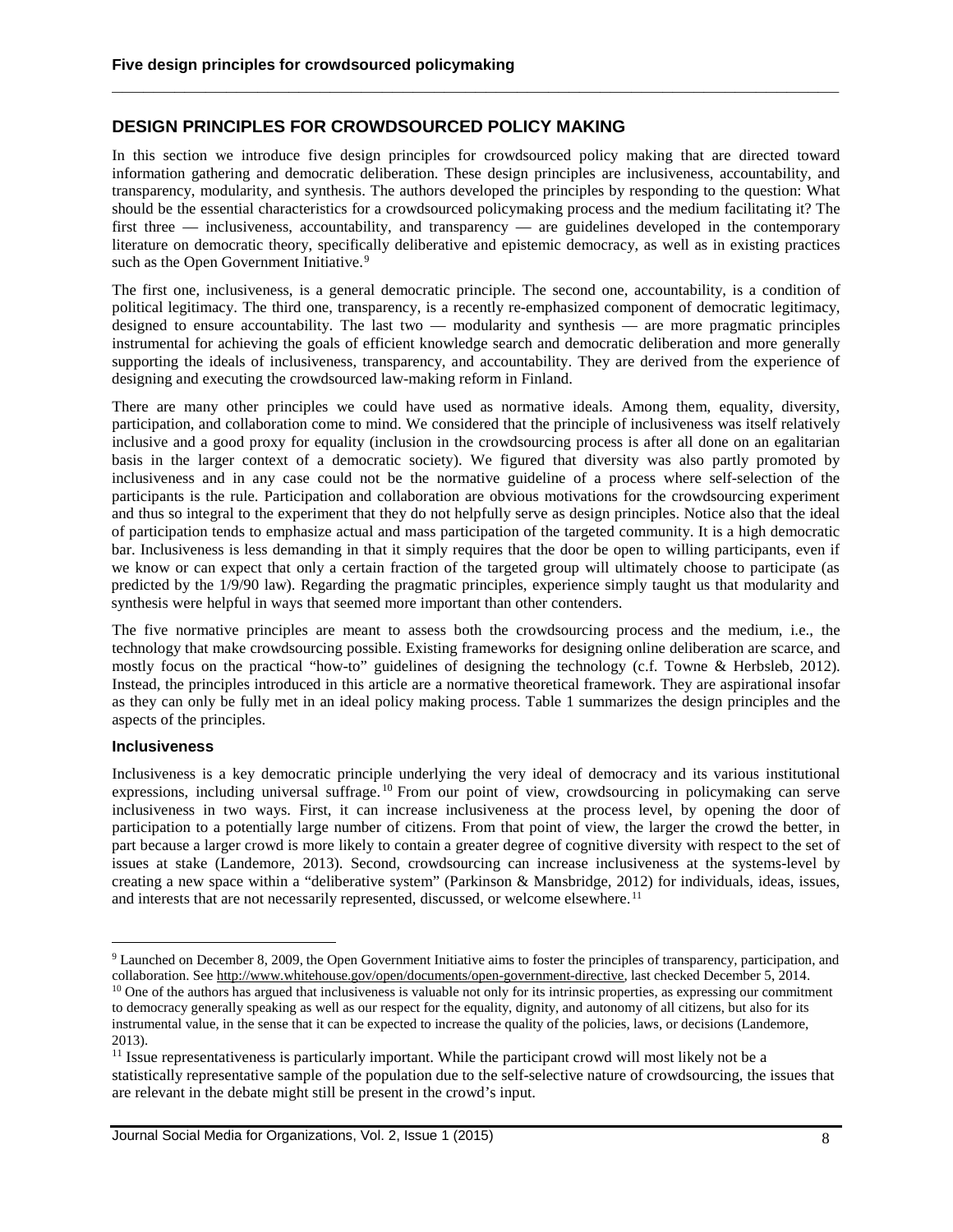| Principle           | <b>Goal of the principle</b>                                                                                                                                                                                                                        | <b>Process design</b>                                                                                                                                                                                                                                                                                                 | Design of the medium                                                                                                                                                                                                                                                                                                                                                                     |
|---------------------|-----------------------------------------------------------------------------------------------------------------------------------------------------------------------------------------------------------------------------------------------------|-----------------------------------------------------------------------------------------------------------------------------------------------------------------------------------------------------------------------------------------------------------------------------------------------------------------------|------------------------------------------------------------------------------------------------------------------------------------------------------------------------------------------------------------------------------------------------------------------------------------------------------------------------------------------------------------------------------------------|
| Inclusiveness       | The process is designed to<br>include a large number of<br>people from a diversity of<br>backgrounds, which<br>improves the knowledge<br>search and enhances the<br>legitimacy of the<br>crowdsourced process.                                      | The design strives to reach<br>large numbers and maximum<br>diversity in participation by<br>attempting to get as much<br>publicity as possible.<br>Publicity and attention are<br>reached by an efficient<br>communication strategy,<br>which involves many<br>avenues for communication,<br>including social media. | The process is communicated so<br>that it is widely comprehensible<br>and the barrier for participation<br>stays low, regardless of the<br>participants' demographic,<br>socioeconomic, or technological<br>background. The platform allows<br>access from any device, browser,<br>and operating system and<br>provides human translation or<br>automated translation.                   |
| Accounta-<br>bility | Accountability ensures the<br>justification of authorities'<br>decisions and actions to the<br>public, and their<br>answerability to the citizens.                                                                                                  | Accountability is built into<br>the process design in every<br>sequence so that decisions,<br>justifications, and actions<br>taken are communicated to<br>the participants.                                                                                                                                           | Horizontal and vertical<br>communication on the platform<br>supports accountability. The<br>platform enables quick feedback<br>loops to the participants with<br>summaries of the outcomes.                                                                                                                                                                                              |
| Transparency        | Transparency enables the<br>participants to follow the<br>policymaking process and<br>peer communication,<br>building trust and legitimacy<br>in the process.                                                                                       | The process is transparent<br>throughout, including both<br>horizontal and vertical<br>transparency.                                                                                                                                                                                                                  | The platform allows peer-to-peer<br>communication and provides<br>information equally to all<br>participants.                                                                                                                                                                                                                                                                            |
| Modularity          | Modularity enables the<br>comprehensibility of a long<br>policymaking process,<br>enables participation in<br>several parts of the process,<br>and enables ad-hoc and long-<br>term participation. It also<br>fosters a sense of<br>accomplishment. | The process is divided into<br>several meaningful<br>sequences. Within the<br>sequences the tasks are<br>divided into smaller<br>modules.                                                                                                                                                                             | The sequences and tasks are<br>visualized and displayed on the<br>platform to ensure the crowd's<br>ability to follow the process. The<br>tasks are divided so that it is<br>possible to participate in one or<br>many.                                                                                                                                                                  |
| Synthesis           | Synthesis provides<br>summarized outcomes and<br>makes it possible to follow<br>the developments in the<br>process. In this way, it is also<br>a part of the accountability<br>feedback loop.                                                       | The process has moments for<br>synthesis in which the<br>crowd's input is collated,<br>summarized, and shared with<br>the public. The moments for<br>synthesis naturally appear<br>between stages.                                                                                                                    | The platform supports synthesis<br>during and after the process.<br>These features are key word<br>tagging, showing negative and<br>positive support for the idea,<br>automated recognition of<br>duplicate content, and the ability<br>to merge duplicates. It also<br>presents the synthesis on the<br>platform and tracks the content in<br>the synthesis to the crowd's<br>feedback. |

**\_\_\_\_\_\_\_\_\_\_\_\_\_\_\_\_\_\_\_\_\_\_\_\_\_\_\_\_\_\_\_\_\_\_\_\_\_\_\_\_\_\_\_\_\_\_\_\_\_\_\_\_\_\_\_\_\_\_\_\_\_\_\_\_\_\_\_\_\_\_**

|  |  | Table 1. Design principles for crowdsourced policy making |  |
|--|--|-----------------------------------------------------------|--|
|--|--|-----------------------------------------------------------|--|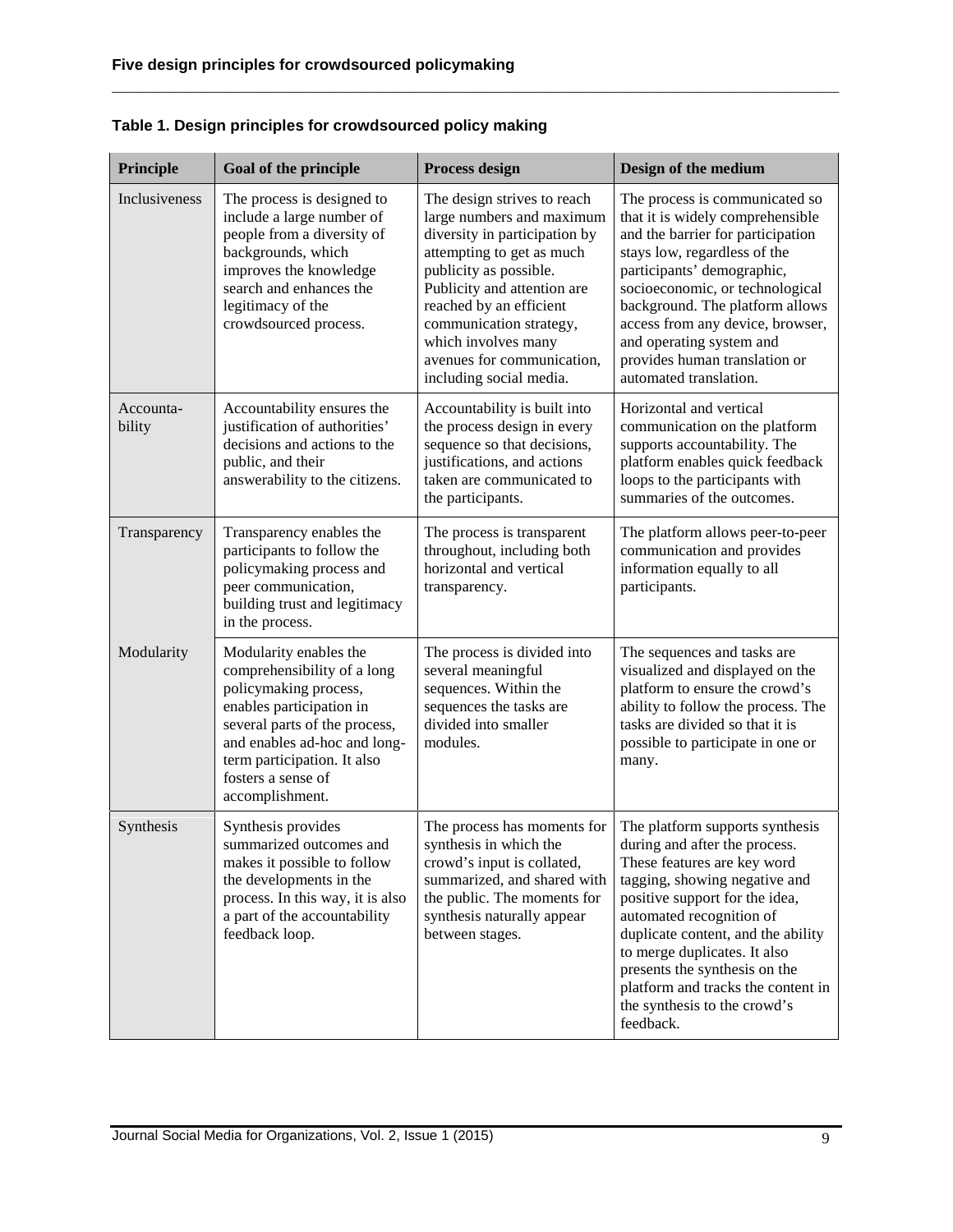From an applied point of view, inclusiveness first translates into accessibility. A more accessible process and platform lead to greater inclusiveness. An increased variety of platforms, including mobile and wearable devices, desktops, and tablets may also increase accessibility. Inclusiveness also requires ensuring that the process and platform be free from language barriers and provide human or automated translations. Technology (devices, browsers, and operating systems) should thus facilitate, rather than restrict, access. Access should similarly be equalized regardless of demographic profile, socioeconomic background, geographic location, and language skills.

**\_\_\_\_\_\_\_\_\_\_\_\_\_\_\_\_\_\_\_\_\_\_\_\_\_\_\_\_\_\_\_\_\_\_\_\_\_\_\_\_\_\_\_\_\_\_\_\_\_\_\_\_\_\_\_\_\_\_\_\_\_\_\_\_\_\_\_\_\_\_**

Accessibility also demands clarity in the ways the goals and the structure of the process are communicated. The greater clarity of communication, the easier it is for the crowd to comprehend the meaning of the process, lowering the threshold for actual participation. Clear communication means keeping the crowd informed and maintaining contact with it throughout the process. The constructive presence of the organizers on the platform creates trust, ensures a peaceful participation environment, and mitigates the actions of potential trolls.

Finally, inclusiveness translates into modularity. Good process modularity means more accessibility because the participants have multiple entry points to the process and can join a deliberative scene throughout several stages.

#### **Accountability**

Accountability is another cornerstone of democracy that ensures the normative legitimacy of democracy as a political system. The concept refers both to the answerability of the authorities to the crowd and the enforcement mechanism through which this answerability is ensured (Offenhuber, 2013; Offenhuber & Schechtner, 2013; Schedler, 1999). Answerability demands that decision makers offer a public justification for the decisions and actions taken. Enforcement is the actual use of mechanisms and instruments that keep decision makers responsible for the consequences of their actions.

In crowdsourced policy making, accountability (as both answerability and enforcement) manifests itself first as a socalled "participatory contract" and second as a feedback loop in each stage of the process. A participatory contract lays out what is expected from all parties in the crowdsourcing process (nature of the participation, type of proposals and results expected, rights and duties of all involved, timeframe etc.) All sides, but mostly the side of the organizers, can thus be held accountable to a pre-defined set of promises and expectations. The feedback loop ensures that when part of a process concludes, the participants are informed about the next steps and given reasons for the decisions made and courses of action taken. The accountability loop should be closed in each stage of the process.

#### **Transparency**

Transparency is a more recent normative requirement of democratic legitimacy and, to a degree, a specification of the principle of accountability. Representative governments were long considered democratic to the extent that accountability was ensured through electoral and other mechanisms, even though representatives' decision-making processes were generally left closed-off and opaque. However, a loss of trust in representative institutions, combined with the emergence of new technologies allowing for easier data-sharing, has led to a renewal of emphasis on this principle, as in the recent Open Government Initiative, which puts emphasis on transparency as an integral condition for legitimate representative government. We follow suit by adding transparency as an additional and separate principle that should guide the design of a truly democratic crowdsourcing process.

Transparency refers to both (what we call) horizontal and vertical transparency. Horizontal transparency means transparency between participants. The profiles of the participants — whether anonymous or not — are visible for the participant crowd; they are also visible to the non-participant crowd. The crowd input is trackable by their profiles on the platform (though the profiles themselves can be anonymous) so that each input can be linked to a person. Transparency between the participants increases the likelihood for trust and levels the playing field by providing fair rules. This horizontal transparency cultivates peer-to-peer interaction and enables deliberation between the participants.

Vertical transparency refers to the transparency in the whole policymaking process, of which crowdsourcing is a part. In vertically transparent policy reform, all necessary information is publicized, including information about the organizers, the division of responsibilities, goals, and potential impacts. Vertical transparency enables the crowd to follow the process even after crowdsourcing is over.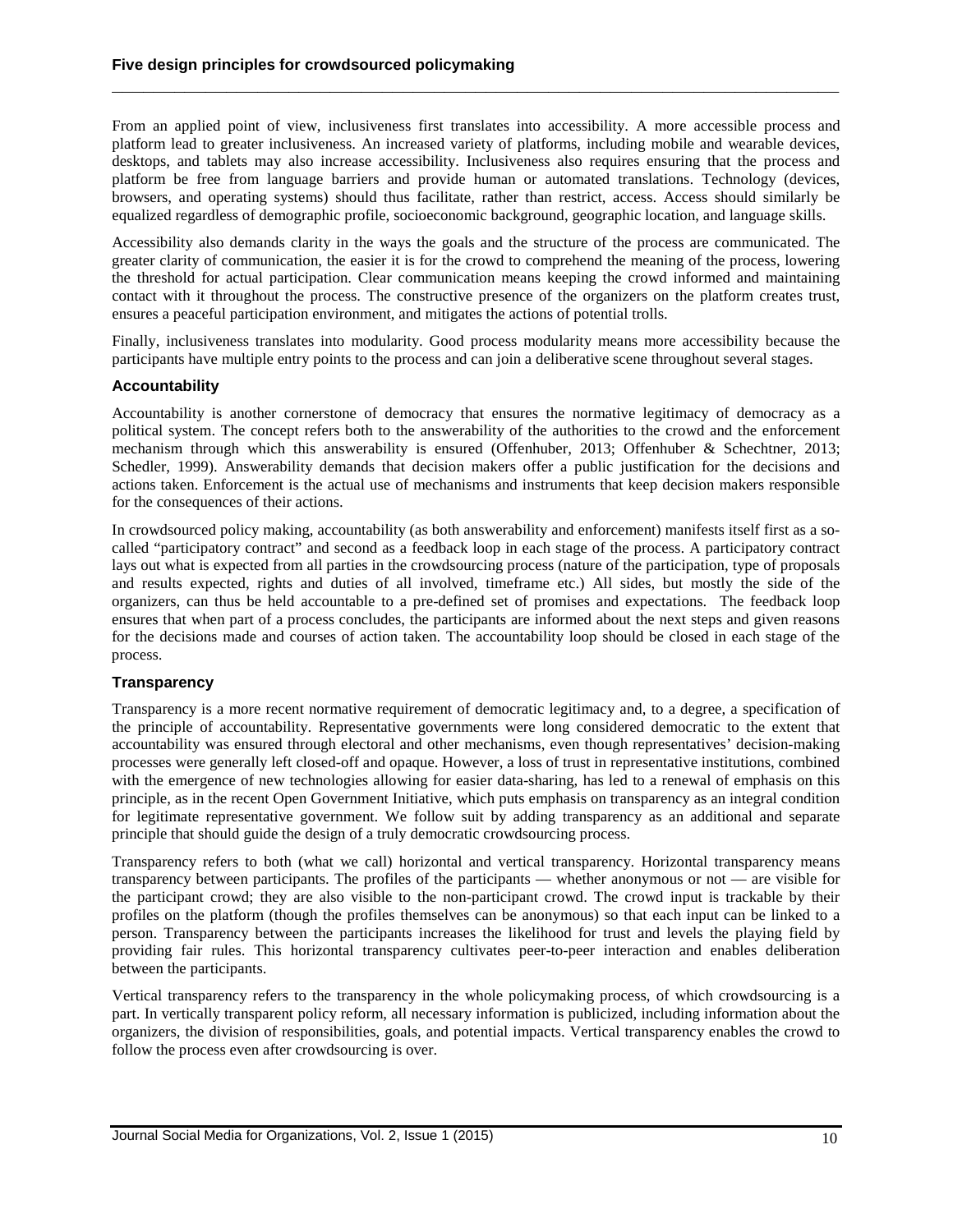While full transparency is the current ideal of crowdsourced policy making, it is very likely that future research will show how transparency can be selectively applied in crowdsourcing. There could be, for instance, moments in the process in which full transparency might hinder efficacy in policy making and is thus not desirable. While admitting this possibility, however, for simplicity's sake we use the transparency principle as a guiding line for the analysis.

**\_\_\_\_\_\_\_\_\_\_\_\_\_\_\_\_\_\_\_\_\_\_\_\_\_\_\_\_\_\_\_\_\_\_\_\_\_\_\_\_\_\_\_\_\_\_\_\_\_\_\_\_\_\_\_\_\_\_\_\_\_\_\_\_\_\_\_\_\_\_**

We now turn to the two pragmatic principles: modularity and synthesis. These principles aim to render the normative guidelines more directly applicable for facilitating the direct goals of knowledge-aggregation and democratic deliberation. They also reinforce the norms of inclusiveness, transparency, and accountability. We offer them on the basis of lessons-learned from the experience of the Finnish law-reform process.

#### **Modularity**

Policymaking can take a long time. The preliminary research period in reform processes takes several years; it can take even longer before the law is decided in Parliament. Therefore, it is important to modularize the process, i.e., to distinguish clear stages in crowdsourced policy making so that the crowd knows which part they are invited to attend, what the previous stages were, and how the process will continue. Completing one stage at a time gives a sense of accomplishment. The stages can be visualized as a diagram, and the current stage can be highlighted. The diagram helps the participants to see the status of the process and the timeline going forward, helping to set the right expectations. In a similar vein, within each stage it is important to modularize the tasks that the crowd is invited to participate in. This can be accomplished by dividing the task of reform into several stages, each addressing different questions and accomplishing different things. The questions within each stage can be divided along topical categories and then further divided into several questions that the crowd is asked to respond to. Modularity can therefore allow participants to quickly understand what type of information is sought and evaluate their potential to contribute to the knowledge search. Modularity also fosters deliberation by providing clearly structured access points for argument exchanges.

#### **Synthesis**

Synthesis means the analysis and summary of the crowd-generated input. It also encompasses the overall analysis and synthesis of the proceedings and outcomes of the crowdsourcing process. Synthesis functions as a foundation for deliberation during and after the process. If it is effective, participants are better able to deliberate in an informed manner about the process. The process includes clear moments for synthesis in which the crowd's input is collated, summarized, and shared with the public. The moments for synthesis appear by construction between stages. The platform should have features that support synthesis during and after the process. These features are key word tagging, the ability to show negative and positive support for the idea, automated recognition of duplicate content, and the ability to merge duplicates. It should also present the synthesis on the platform and track its content to the crowd's input, for instance, tracking the evolution of an idea. Synthesis requires analysis, which can be done by using quantitative and/or qualitative methods. The platform should also provide automated synthesis tools. Importantly, synthesis provides summarized outcomes of the process and is thus also part of the accountability feedback loop. In an ideal process, synthesis is done in collaboration with the crowd so that the participants can impact its design and procedure.

#### **Relationships between the design principles**

It is assumed here that the five design principles are causally related to each other. These relationships and specific mechanisms assumed to link each principle are as follows:

- 1) The more transparent the process and platform, the greater the likelihood for inclusiveness. When the participants understand what participation means and what they might get out of it, they may have greater motivation to participate. Furthermore, the more transparency there is, the more trust there is in the potential to have an impact. This may also increase participation.
- 2) The more transparency there is in the process, the more likelihood there is for accountability because it is easier for the crowd to demand answerability and the harder it becomes for authorities to resist closing the accountability loop.
- 3) Accountability is linked to vertical transparency: the more vertical transparency there is, the easier it is for citizens to enforce answerability if needed. Horizontal transparency also increases the crowd's enforcement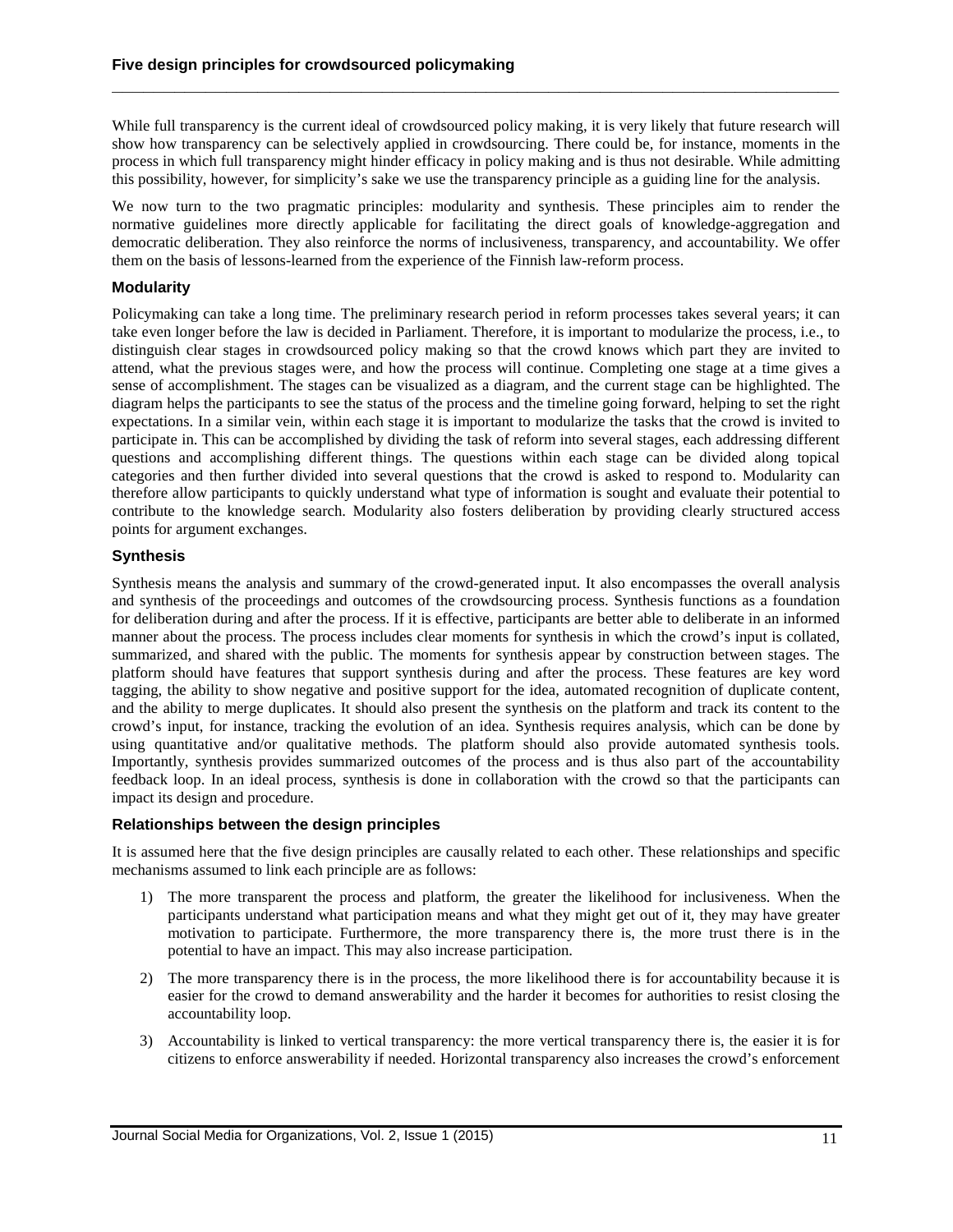capacity because participants can rally their forces to pressure the authorities and demand answers if needed. Horizontal and vertical communication on the platform thus supports accountability.

**\_\_\_\_\_\_\_\_\_\_\_\_\_\_\_\_\_\_\_\_\_\_\_\_\_\_\_\_\_\_\_\_\_\_\_\_\_\_\_\_\_\_\_\_\_\_\_\_\_\_\_\_\_\_\_\_\_\_\_\_\_\_\_\_\_\_\_\_\_\_**

- 4) Accountability is also linked to modularity and synthesis. A more modularized process supported by technology allows the authorities to have more meaningful opportunities for closing accountability loops. An improved synthesis creates a more holistic picture of the crowd's input and can provide more justification for the authorities' decisions. The better the synthesis, the easier it is for the crowd to judge whether their wishes have been reported and integrated in a satisfying manner. The crowd may also then demand answerability if the authorities do not appear to justify their decisions.
- 5) The more modular the process and technology are, the more likely the process is to be inclusive because it has several entry points for participation.
- 6) Similarly, the better the synthesis, the more transparency there can be because information is frequently and efficiently communicated to the crowd.
- 7) The better the synthesizing moments, the more accountability there can be because the crowd can then judge whether their wishes have been reported and integrated in a satisfying manner. They are then able to demand answerability if the authorities have not justified their decisions.

The design principles are manifested in several layers and sequences in the policymaking process. This means that while there might be effective levels of transparency in the beginning of the process, it might fade toward the end; alternatively, while synthesis may be lacking in the beginning, it may improve during the process.

# **ASSESSING DESIGN PRINCIPLES IN THE FINNISH EXPERIMENT**

In this section we examine how the design principles described in the previous section were evident in the crowdsourced off-road traffic law process in Finland. The analysis is divided into the process and platform of each principle.

#### **Inclusiveness**

**•** *Process*: The process aimed for a large number of participants. The process was publicized by using the official communication channels of the Ministry of Environment, social media, and mainstream media, which covered the process several times as the first legislative pilot project involving crowdsourcing in Finland. Announcements about the process were distributed on mailing lists of interest groups, such as the Finnish Association for Nature Conservation and on the online forums of the various snowmobile and ATV riding clubs and hobbyist groups. The platform received about 10,000 visits during the process, and about 700 participants (slightly less than 10%) registered. Considering there are about 100,000 snowmobiles in Finland and thousands of snowmobile club members who are potentially interested parties and participants in the law-reform process, 700 people is not a statistically representative sample of Finns. However, the process is undeniably more inclusive than the traditional law-making process in which only a handful of civil servants and lobbyist group members draft the law.

The analysis of the crowdsourced content showed that the main arguments typical of discussions about off-road traffic law were present on the platform. Therefore, the process was arguably sufficiently inclusive to present a diversity of views; yet whether it was comprehensive enough to identify all views or those more rarely expressed is not known.

**•** *Platform*: The crowdsourcing platform was device-inclusive i.e. it was accessible from laptop, mobile, and tablet devices. It was also accessible through all mainstream browsers and operating systems. The main language was Finnish, and automated translations could be found in Swedish, which is a minority language in Finland. The multi-language support provided was not particularly high quality, but the automated translation in the Google Chrome browser had better quality.

The sign-up process to the platform was made as easy as possible so that the user could either create an account with their email address or use Facebook or other social network credentials to sign on. Signing up required a verifiable email address and could have caused difficulties for those not familiar with the internet. Having an email address was a differentiating factor and increased the threshold of participation in the process. For those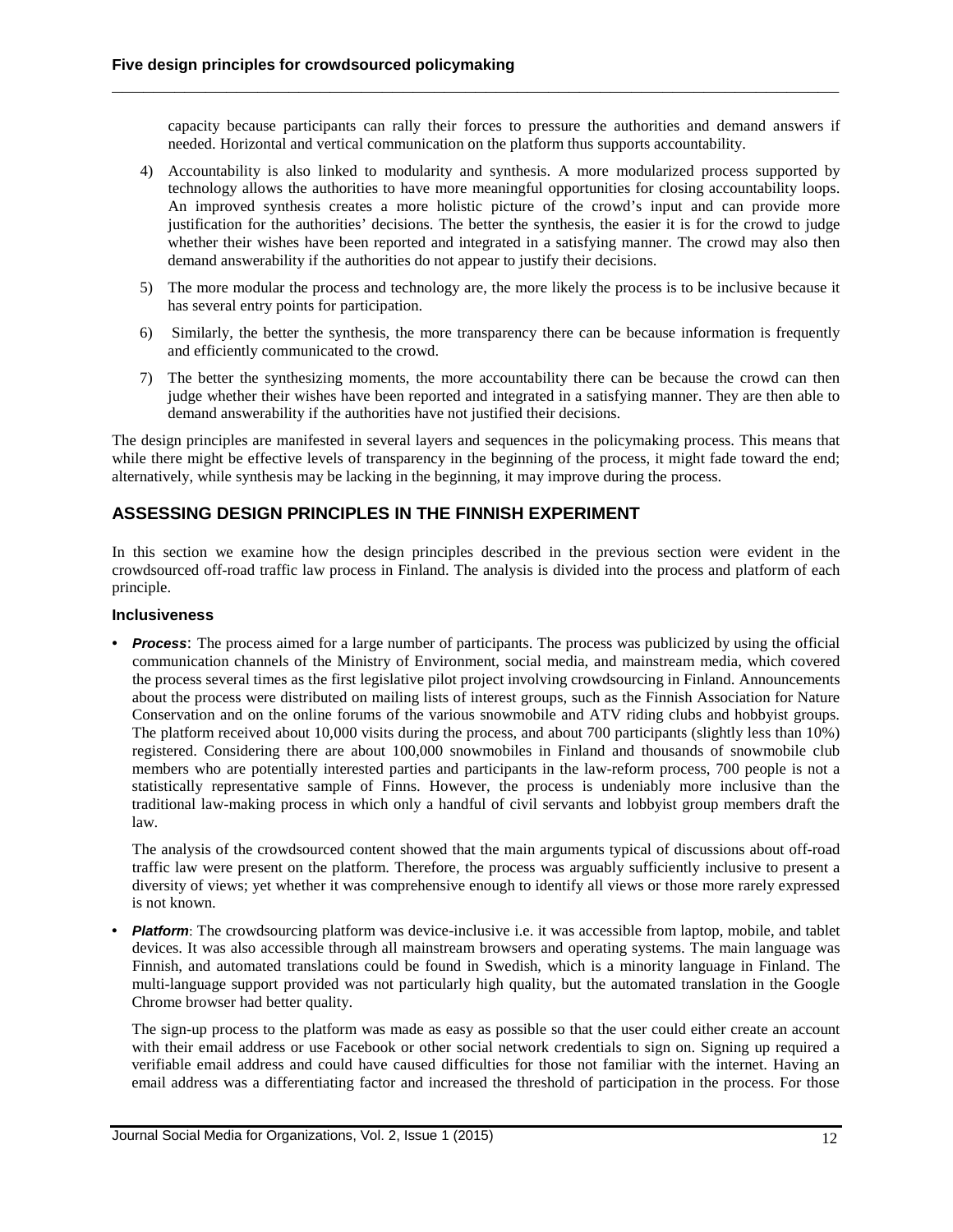without an electronic address, it was unlikely that they would get one just to participate since it would also involve establishing a password.

**\_\_\_\_\_\_\_\_\_\_\_\_\_\_\_\_\_\_\_\_\_\_\_\_\_\_\_\_\_\_\_\_\_\_\_\_\_\_\_\_\_\_\_\_\_\_\_\_\_\_\_\_\_\_\_\_\_\_\_\_\_\_\_\_\_\_\_\_\_\_**

In crowd-evaluation the participants were asked to sign-up on a different platform than that used in the idea crowdsourcing sequence. To sign up, a participant had to fill out an entrance survey, which inquired about the participants' demographic background. This requirement might have turned some participants away. Furthermore, the crowd-evaluation platform was usable only by a more recent browser updates, meaning that if the user hadn't updated their Mozilla Firefox browser, or other mainstream browsers, to the more recent versions, the evaluation platform was not accessible to them. The existence of two different platforms and the technical constraints associated with the second one caused confusion and criticism among the participants and are some of the ways in which the crowd-evaluation part lacked equal access, likely hindering inclusiveness.

#### **Accountability**

- **•** *Process*: Aspects of accountability were weak. Accountability mainly manifested itself in communication after each stage in the process. The participants received emails from the organizers and the researchers, which informed them of the next steps, but the degree of accountability dropped over time. After the analyzed material was given to the government and the crowd's participation was over, communication with the participants became less frequent. Moreover, justification for the government's decisions in the reform process, which is taking more time than anticipated, has not been released to the participants or to the general public. In this way, the government has not performed its answerability function. Answerability is the core of accountability; the lack of answerability makes it challenging for the public to demand enforcement of actions or changes because the lack of information prevents them from knowing who to contact and what exactly to demand.
- **•** *Platform*: The website for sharing information [\(maastoliikennelaki.fi\)](http://maastoliikennelaki.fi/) enabled sharing timely information about the process and thus enabled closing the accountability loop with the participants between the stages. The crowdsourcing platform did not enhance accountability in any particular way other than enabling horizontal communication among the participants, which increases transparency. As a result of that transparency, the participants can combine their forces and require answerability as a large group rather than as individuals, increasing the possibility that authorities might respond.

#### **Transparency**

**•** *Process*: The process was designed for information gathering, which included peer-to peer communication and communication with the organizers. Horizontal transparency was stronger than vertical transparency. First, authorities in the Ministry were primarily responsible for framing the process, meaning the description of the reasons for reforming the law. When comparing the crowd's input to the authorities' framework about the reasons for reforming the law, the perspectives differed significantly from each other. However, it was not communicated clearly who in the government was responsible for the framing or why the framing was done in a particular way. For example, criticism was raised by the public about the alleged need to accommodate more offroad traffic but not the need to ensure safety. In an ideally transparent process, alternative viewpoints and existing debates about off-road traffic laws would have been part of the communication from the very beginning.

There was a definite lack of transparency in communicating the full legislative plan. This was in part due to the nature of the pilot project; decisions about subsequent steps were made during the process itself, based on an analysis of the crowd's input, behavior and the evolving feasibility of proceeding. In an ideal case, a full plan, including all the idea crowdsourcing and evaluation stages that were implemented, would have been publicized at the beginning of the process.

Additionally, the process lacked transparency in that the participants were unable to communicate directly in public on the platform with the organizing authorities like the Minister or civil servants. Instead, communication with them went through the moderators, who gathered the participants' questions and forwarded them to the civil servants, who then responded selectively. The moderators then posted the responses to the participants. The mediation in the process added opacity and prevented direct deliberation between the participants and authorities. Transparency, however, is a continuum, and it is difficult, perhaps even impossible, to define an exact point where transparency becomes opacity and vice versa.

The crowd-evaluation stage also lacked transparency. In terms of vertical transparency, there was no information about the crowd-evaluation phase at the beginning of the idea generation stage. Hence the participants did not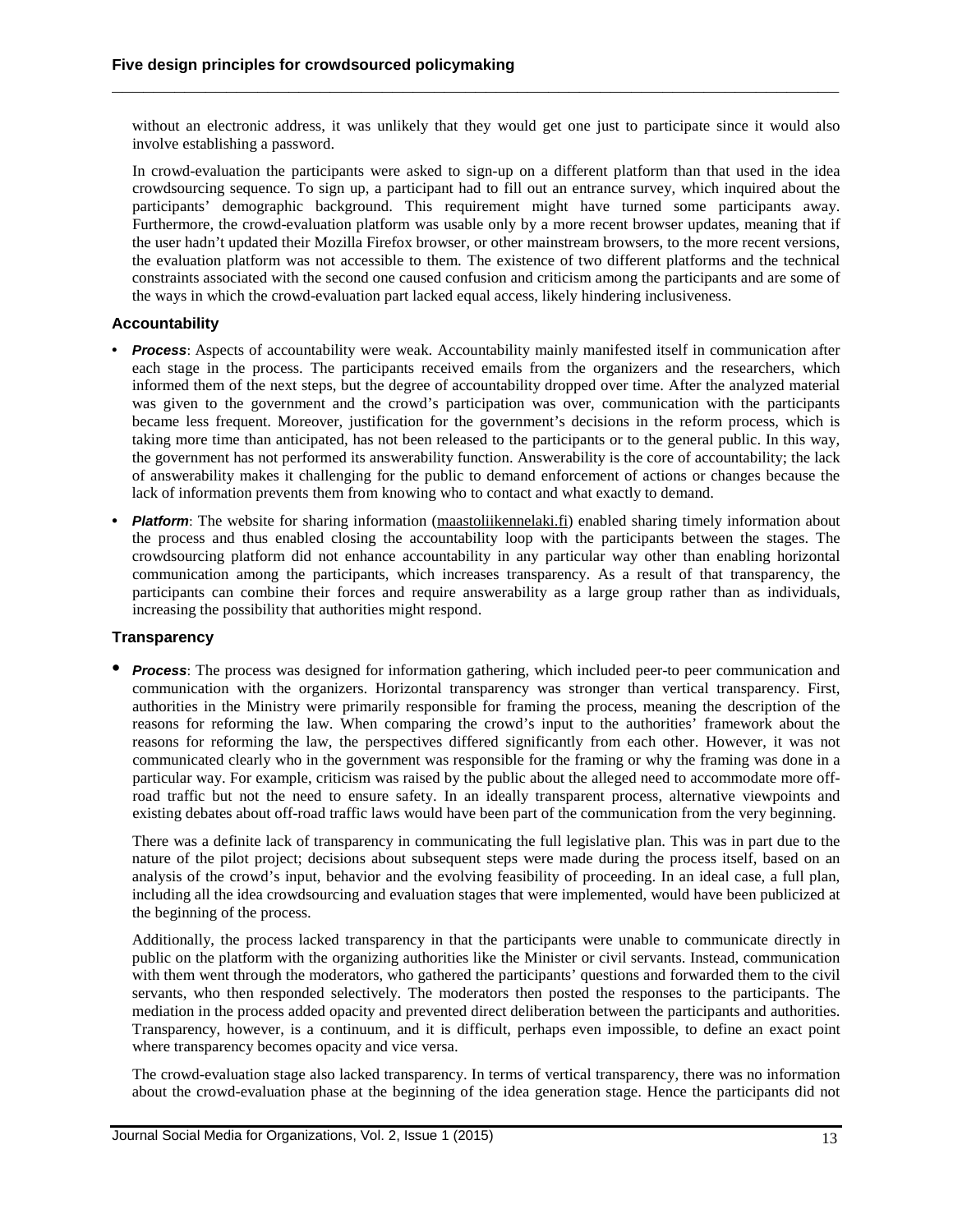know to expect a subsequent participatory evaluation phase during the idea crowdsourcing. Furthermore, the participants did not get to see the full idea pool or each others' evaluations. Moreover, while evaluating the ideas in the crowd evaluation phase, they did not know how the actual score for each idea was going to be used and how such an evaluation would impact the law reform.

**\_\_\_\_\_\_\_\_\_\_\_\_\_\_\_\_\_\_\_\_\_\_\_\_\_\_\_\_\_\_\_\_\_\_\_\_\_\_\_\_\_\_\_\_\_\_\_\_\_\_\_\_\_\_\_\_\_\_\_\_\_\_\_\_\_\_\_\_\_\_**

When the crowdsourcing stages were over, however, there were instances of vertical transparency. The participants received email updates about progress made and who the responsible authorities were in the ongoing process. The analysis methods and results of the crowd input were also communicated to the participants during the process. Several summaries, reports, and blog posts were published during and after the process to inform the participants and the wider public about the outcomes of the researchers' analysis, the next steps in the process and the timeline. The information was also posted on the website blog [\(maastoliikennelaki.fi\)](http://maastoliikennelaki.fi/), which provided more information about the law.

However, the analysis in itself was not transparent, as the researchers conducted the analysis without the crowd's participation or observation. Having the crowd participate in the analysis process by categorizing, evaluating, and merging the ideas with the researchers would have contributed to transparency and would have increased the legitimacy of the analysis outcomes. An interactive and deliberative idea map could have been used for the crowd and organizers to work simultaneously, commenting on the choices and proposing solutions to ambiguous data. Furthermore, the crowd could have participated in the synthesizing process at the end by helping to summarize the crowd input and plan for the next phases.

**•** *Platform*: The crowdsourcing platform enabled horizontal transparency as the participants could see each other's comments and ideas. Horizontal transparency enabled democratic deliberation—the visibility of the content enabled equal access and the ability to react to it. Horizontal transparency, however, existed in layers. The crowd who preferred not to officially sign up could only see part of the content on the crowdsourcing platform. The participants who did sign up on the site (and met the conditions for signing up, i.e., a verifiable email address), had access to all the content on the website. The platform allowed vertical transparency in that the moderators could post to the same comment threads as the crowd and could send private messages to the participants. However, the technology lacked transparency insofar as participants could choose to use their real name, a nickname, or a default choice, which would label them as "community members" on the platform. Their name would be displayed adjacent to their comments and profile. The choice of community member as a name on the platform created deficiencies in transparency because the ones who chose "community member" as their name could not be differentiated. There were dozens of users labeled as community members, and in comment threads it was impossible to distinguish one from another and determine who had said something earlier in the conversation or in another thread. The crowd-evaluation stage also lacked horizontal transparency in that the participants did not see all the ideas on the crowd-evaluation platform. They could not see each other's evaluations and they could not choose the categories from which the ideas were randomly sampled. This lack of horizontal transparency led to a situation in which a pro-environmental participant might have evaluated ideas based on anti-environmental values. The resulting opacity often created a critical environment amongst the participants; however, the participants liked the exposure to different viewpoints.

#### **Modularity**

**•** *Process*: The process was modularized into several sequences. Initially, only one crowdsourcing sequence was planned, but due to the crowd's input and the differences in the government's and crowd's agenda in the first phase, a second phase structured on the crowd's extended topical agenda was needed. Having two idea crowdsourcing phases allowed a constant flow of new participants into process. However, since the second crowdsourcing sequence was introduced only after the process had launched, it was not clear in the early stages that a subsequent stage would be offered. Idea crowdsourcing was followed by crowd evaluation, which was another stage in the process. Crowd evaluation was introduced only at the end of the second idea crowdsourcing stage, so again participants were not aware from the beginning that there would be a crowd-evaluation stage. This lack of clarity in the planning of the sequences caused some confusion among and criticism by the participants.

Within both idea-crowdsourcing stages, the tasks for the crowd were modularized so that each topic was divided into questions for participants to answer. For instance, the category about improving safety in off-road traffic was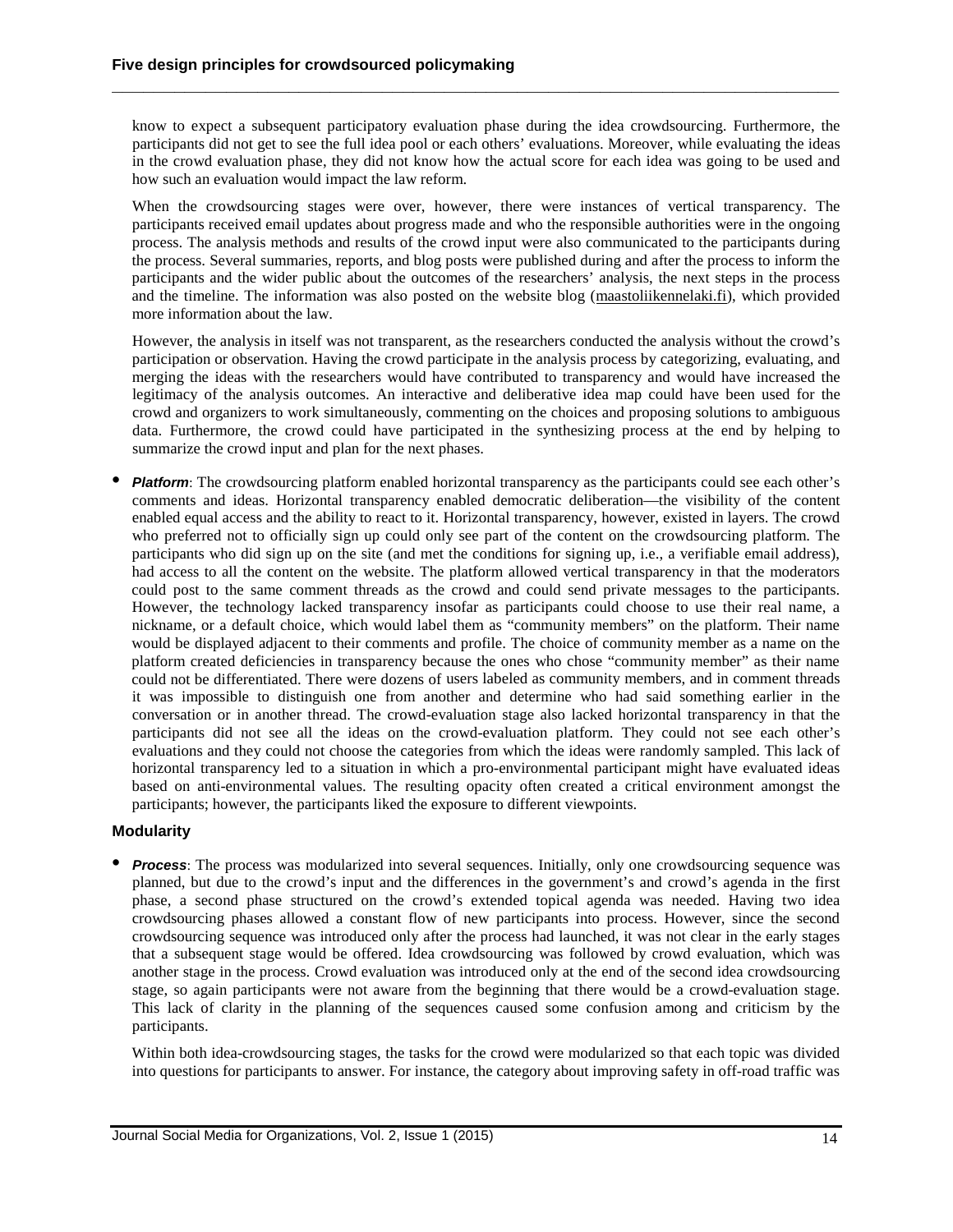divided into several different questions. Nevertheless, the process could have benefitted from better modularization, including task subcategories.

**\_\_\_\_\_\_\_\_\_\_\_\_\_\_\_\_\_\_\_\_\_\_\_\_\_\_\_\_\_\_\_\_\_\_\_\_\_\_\_\_\_\_\_\_\_\_\_\_\_\_\_\_\_\_\_\_\_\_\_\_\_\_\_\_\_\_\_\_\_\_**

**•** *Platform*: <sup>A</sup> graphic on the home page on the crowdsourcing platform indicated which part of the process was currently ongoing. When there was a break in crowdsourcing, the graphic showed that the input was being analyzed, and the site provided information about when the process would resume and what the next steps would be. This visual representation of modularity supported the accessibility of the process in that participants were aware of which stage they were participating in. The crowdsourcing platform also enabled each topic category to appear as a separate thread. When a participant shared an idea related to a particular category, the idea appeared under the category and other participants' comments were threaded under the initial idea in chronological order. However, the platform did not allow viewers to switch from the current stage to the previous stage by following topics; this would have been helpful in seeing a topic discussion in the previous stage. Merging topics from previous crowdsourcing stages was also not possible in the sense that a user could have followed the evolution of a topic from the first crowdsourcing phase to the second one.

#### **Synthesis**

- **•** *Process*: After each stage finished, the researchers analyzed and synthesized the crowd input and publicized the synthesis both for the participants and the wider public. The synthesis included analysis of the arguments presented in the process, qualitative analysis of the viewpoints presented, and quantitative analysis of the amount of participation. Problematically though, the synthesis lacked a holistic analysis of the differences between the crowd input and the expired bill and discussion of the impact that those differences would have on the reform process.
- **•** *Platform*: The platform enabled synthesis of keywords, which the participants had used to tag ideas. The keyword cloud appeared on the navigation bar of the crowdsourcing platform. However, the crowdsourcing platform did not enable structured synthesis of the crowd-generated information or the expressed opinions. The crowd input appeared as a fragmented set of ideas and comment threads. This made it difficult to follow the arguments, opinion formation and the common information nuggets. Also, the pro and con arguments were not separated visually on the platform, which could have made it harder to follow a conversation. At the same time, it may have exposed the participants to viewpoints that they would not have seen if they merely chose to see supporting or opposing arguments.

The platform allowed measuring the popularity of the proposed ideas by automatically counting the votes an idea received from the participants. The participants' vote (thumbs up or thumbs down modality) count appeared next to each idea and comment. On the platform's home page the participants could also see the most popular ideas based on votes and could choose to view ideas either based on that modality or based on temporal dimension (seeing the most recent ideas or the ideas that had received the most votes in a short period of time but were not necessarily the most popular ideas on the platform). The home screen (the screen the participants saw first when entering the platform) vote counts were based on the number of votes that the ideas had received, not on comments. Such functionality enhanced modularity, as the topics remained separate; yet at the same time, the feature hindered synthesis in the sense that a comment might have been a synthesis of many ideas and could get more support in the form of votes than any idea. Therefore, a comment should have been displayed in the front page among the popular ideas.

The platform did not enable automatic analysis of crowd input, for instance, by using natural language processing software (Convertino, Sandor, & Baez 2013), which would have, to some degree, made automatic analysis possible. Instead, the researchers synthesized the material manually. The platform displayed the synthesis only as analysis text and did not have a seamless medium, which would have synthesized the information in a transparent manner with the participants, thus extending the use of crowdsourcing to the synthesizing process.

#### **CONCLUSIONS AND FUTURE RESEARCH AGENDA**

We have argued that crowdsourced policymaking should be guided by five design principles, those being inclusiveness, transparency, and accountability, modularity and synthesis. These principles form a normative framework for designing crowdsourced policymaking, including both the process and the medium facilitating crowdsourcing. The three first principles – inclusiveness, transparency and accountability – are derived from the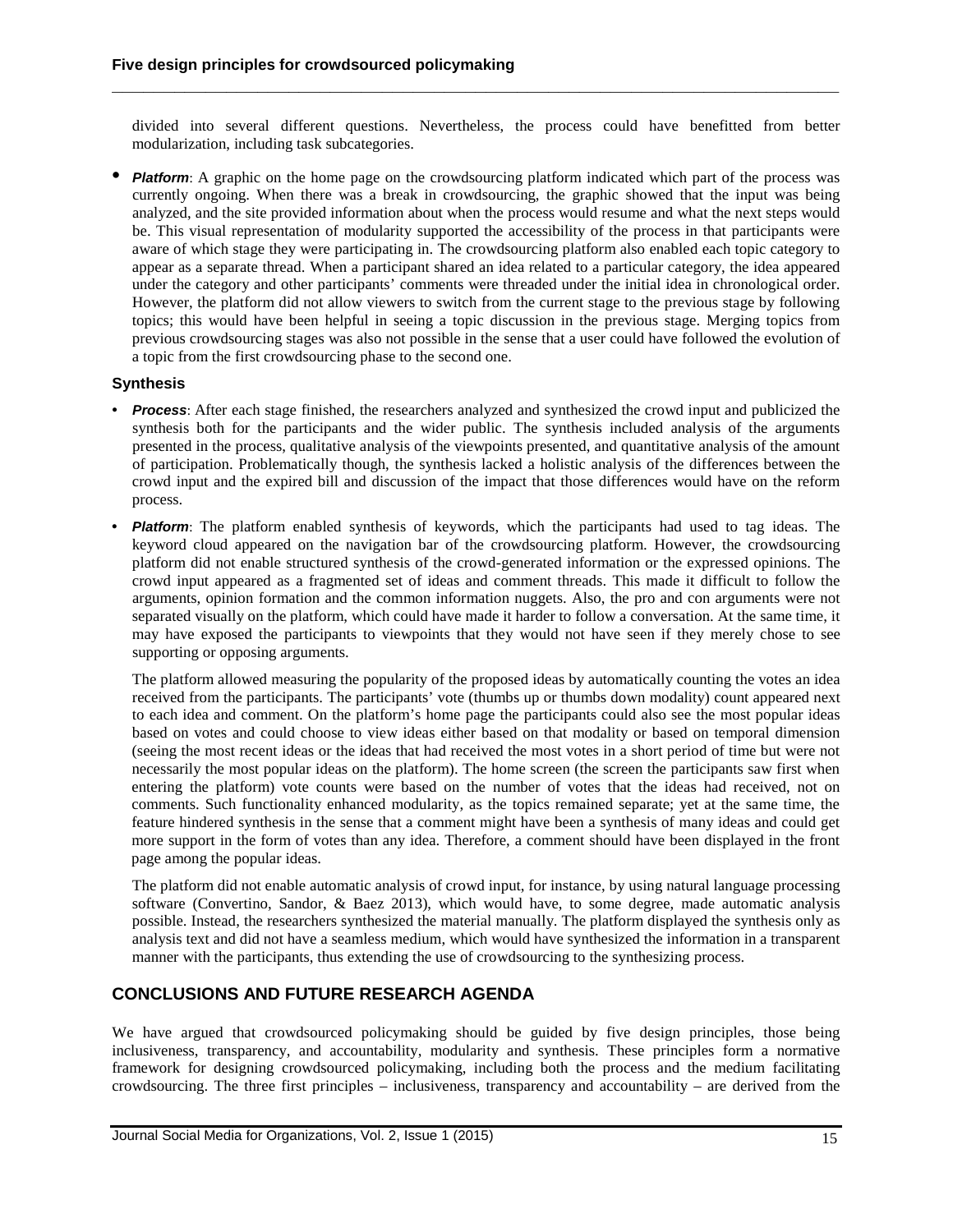normative literature in deliberative and epistemic democratic theory and they are overarching guidelines for designing crowdsourced policymaking. The principles of modularity and synthesis were derived from experience. Together these ideals offer a framework for democratically legitimate and efficient crowdsourced policy-making.

**\_\_\_\_\_\_\_\_\_\_\_\_\_\_\_\_\_\_\_\_\_\_\_\_\_\_\_\_\_\_\_\_\_\_\_\_\_\_\_\_\_\_\_\_\_\_\_\_\_\_\_\_\_\_\_\_\_\_\_\_\_\_\_\_\_\_\_\_\_\_**

After assessing the crowdsourced off-road traffic law reform in Finland in light of the five design principles, we conclude that the Finnish Experiment was far from ideal. None of the design principles were fully met. Particularly, transparency was lacking both in process and in the media used (the latter being the idea crowdsourcing and the crowd evaluation platforms). Vertical transparency in the process was lacking because the crowd did not have access to information about the proceedings in the law reform process. Vertical transparency faded towards the end of the process. Horizontal and vertical transparency was lacking in the medium, particularly in the crowd evaluation, because the participants did not get to see the full pool of ideas, and they were evaluating only a part of them. They did not get to see each others' evaluations, either, or the procedure for how the crowd evaluation outcome would be used.

Furthermore, although the process design sufficiently met certain criteria like modularity and synthesis in idea crowdsourcing sequences, the crowdsourcing platform or the crowd evaluation platform did not effectively support their practical actualization. For example, while the process included many moments for synthesis, the media did not support automated synthesis, synthesis by the crowd, or the public dissemination of the researchers' conclusions. In addition, while the process design included modularity, the platform did not support the ability to track ideas from one stage to the next. Other criteria, such as accountability, were hardly met at all. There was a severe lack of answerability, which is the core of accountability. The participants did not have sufficient information to demand actions or changes in the law reform process or the role of crowdsourcing in it, or to hold anybody accountable for the decisions that the authorities had made.

The design principles for crowdsourced policymaking, which we introduced in this paper, should be tested in future research by analyzing other cases taken from a variety of contexts. Ideally, the research should focus on the impact of design principles on the quality and quantity of democratic deliberation and knowledge gathering while also addressing the following questions: Are some design principles more essential than others to the success of the crowdsourcing process? What if, for example, there is maximum transparency but very little modularity and synthesis? Or vice versa? What are the trade-offs involved in privileging one or several principles over others? Future research should also develop a practical framework with instructional guidelines based on the five principles in this article for designing more suitable processes and technologies for crowdsourced policymaking. Finally, future research should examine the impact that the implementation of design principles has on the perceived legitimacy and credibility of the process.

# **ACKNOWLEDGMENTS**

The authors would like to thank the anonymous reviewers for their comments, which helped improve the manuscript. The authors would like to acknowledge Jorge Saldivar Galli for the statistical analysis of the participant activity and David Lee and Ashish Goel for contributing to the crowd evaluation stage in the crowdsourced lawreform process.

# **REFERENCES**

- 1. Aitamurto, T. (2012). *Crowdsourcing for democracy: New era in policy making.* Publications of the Committee for the Future, Parliament of Finland 1/2012. Accessible at http://bit.ly/crowdsourceddemocracy
- 2. Aitamurto, T. (2014). Collective intelligence in journalism: Extended search, blended responsibility and ruptured ideals. In *Proceedings of the Collective Intelligence Conference 2014*. Cambridge: Massachusetts Institute of Technology.
- 3. Aitamurto, T., Landemore, H., Lee, D. & Goel, A. (2014). Crowdsourced Off-Road Traffic Law Experiment In Finland. Report about idea crowdsourcing and evaluation. Publications of the Committee for the Future, the Parliament of Finland. January, 2014.
- 4. Benkler, Y. (2002). Coase's penguin, or, Linux and the nature of the firm. *The Yale Law Journal, 112*(3), 369– 446.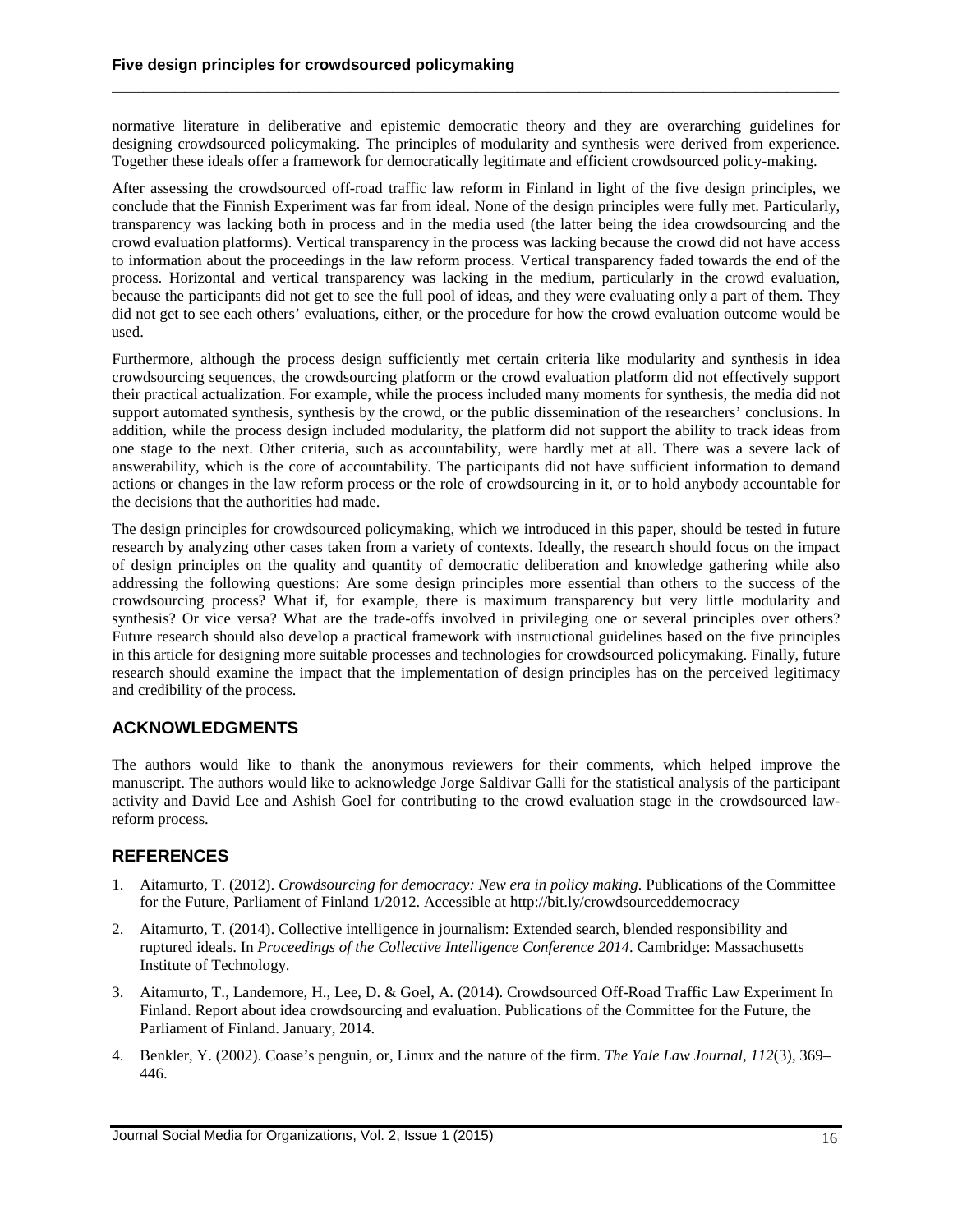5. Brabham, D. C. (2013). *Crowdsourcing. The MIT Press Essential Knowledge Series*. Cambridge, MA: Massachusetts Institute of Technology.

**\_\_\_\_\_\_\_\_\_\_\_\_\_\_\_\_\_\_\_\_\_\_\_\_\_\_\_\_\_\_\_\_\_\_\_\_\_\_\_\_\_\_\_\_\_\_\_\_\_\_\_\_\_\_\_\_\_\_\_\_\_\_\_\_\_\_\_\_\_\_**

- 6. Brabham, D. C. (2008). Crowdsourcing as a model for problem solving: an introduction and cases. *Convergence: The International Journal of Research into New Media Technologies* 14(1): 75–90.
- 7. Chun, S. A., Shulman, S., Sandoval, R., & Hovy, E. (2010). Government 2.0: Making connections between citizens, data and government. *Information Polity, 15*(1–2), 1–9.
- 8. Cindio, F., & Stortone, S. (2013). A two-dimensional space to frame participatory initiatives and platforms. In *Proceedings of the 6th Conference on Communities and Technologies.* Workshop: Large-scale idea management and deliberation systems. Munich, Germany: Technische Universtitat Munich, Xerox, ACM SIGCHI.
- 9. Cohen, J. (1989). Deliberation and democratic legitimacy. In A. Hamlin & P. Pettit (Eds.), *The Good Polity* (17–34). New York: Basil Blackwell.
- 10. Convertino, G., Sandor, A. and Baez, M. (2013). Idea Spotter and Comment Interpreter: Sensemaking tools for Idea Management Systems. Presented at the ACM Communities and Technologies Workshop: Large-Scale Idea Management and Deliberation Systems Workshop.
- 11. Crouch, C. (2004). *Post Democracy*. Cambridge, UK: Polity.
- 12. Estelles-Arolas, E., & González-Ladrón-de-Guevara, F. (2012). Towards an integrated crowdsourcing definition. *Journal of Information Science, 38*, 189–200.
- 13. Faria, C. F. S. de. (2013). *The Open Parliament in the Age of the Internet: Can the People Now Collaborate With Legislatures in Law-Making*? [E-book] Câmara dos Deputados, Edições Câmara, http://bd.camara.gov.br/bd/handle/bdcamara/12756.
- 14. Fishkin, J. (2009). *When the People Speak: Deliberative Democracy and Public Consultation.* Oxford: Oxford University Press.
- 15. Fung, A., & Weil, D. (2010). Open government and open society. In Lathrop, D. and Ruma, L. (Eds.),*Open Government: Collaboration, Transparency, and Participation in Practice.* Sebastopol, CA: O'Reilly Media, Inc., 105–113.
- 16. Fung, A., and Wright, E. O. (2001). Deepening democracy: innovations in empowered participatory governance. *Politics and society* 29(1), 5-42.
- 17. Goodin, R. (2005).Sequencing deliberative moments, *Acta Politica*, 40, 182–96.
- 18. Gustavsen, B. (2001). Theory and Practice: The Mediating Discourse. In Reason, P. and Bradbudy-Huang, H. (Eds.), *Handbook of Action Research. Participative Inquiry and Practice*. London: Sage, 27–37.
- 19. Gutmann, A. & Thompson, D. (2002). *Why Deliberative Democracy?* Princeton, NJ: Princeton University Press.
- 20. Hansen, A., Cottle, S., Negrine, R. & Newbold, C. (1998). *Mass Communication Research Methods*. London: Macmillan Press Ltd.
- 21. Howe, J. (2008). *Crowdsourcing: Why the power of the crowd is driving the future of business.* New York: Crown Business.
- 22. Kersting, N. (2013). Online [participation:](http://inderscience.metapress.com/content/e03227x217h774r2/) from 'invited' to 'invented' spaces**.** *International Journal of Electronic Governance*, 6(4), 270-280.
- 23. Kirschner, P. A., Shum, S. J. B., & Carr, C. S. (2003). *Visualizing argumentation: Software tools for collaborative and educational sense-making.* London: Springer-Verlag London Limited.
- 24. Klein, M. (2011). How to harvest collective wisdom on complex problems: An introduction to the MIT deliberatorium. CCI working paper, 2011.
- 25. Klein, M. (2012). Enabling large-scale deliberation using attention-mediation metrics. *Journal of Computer-*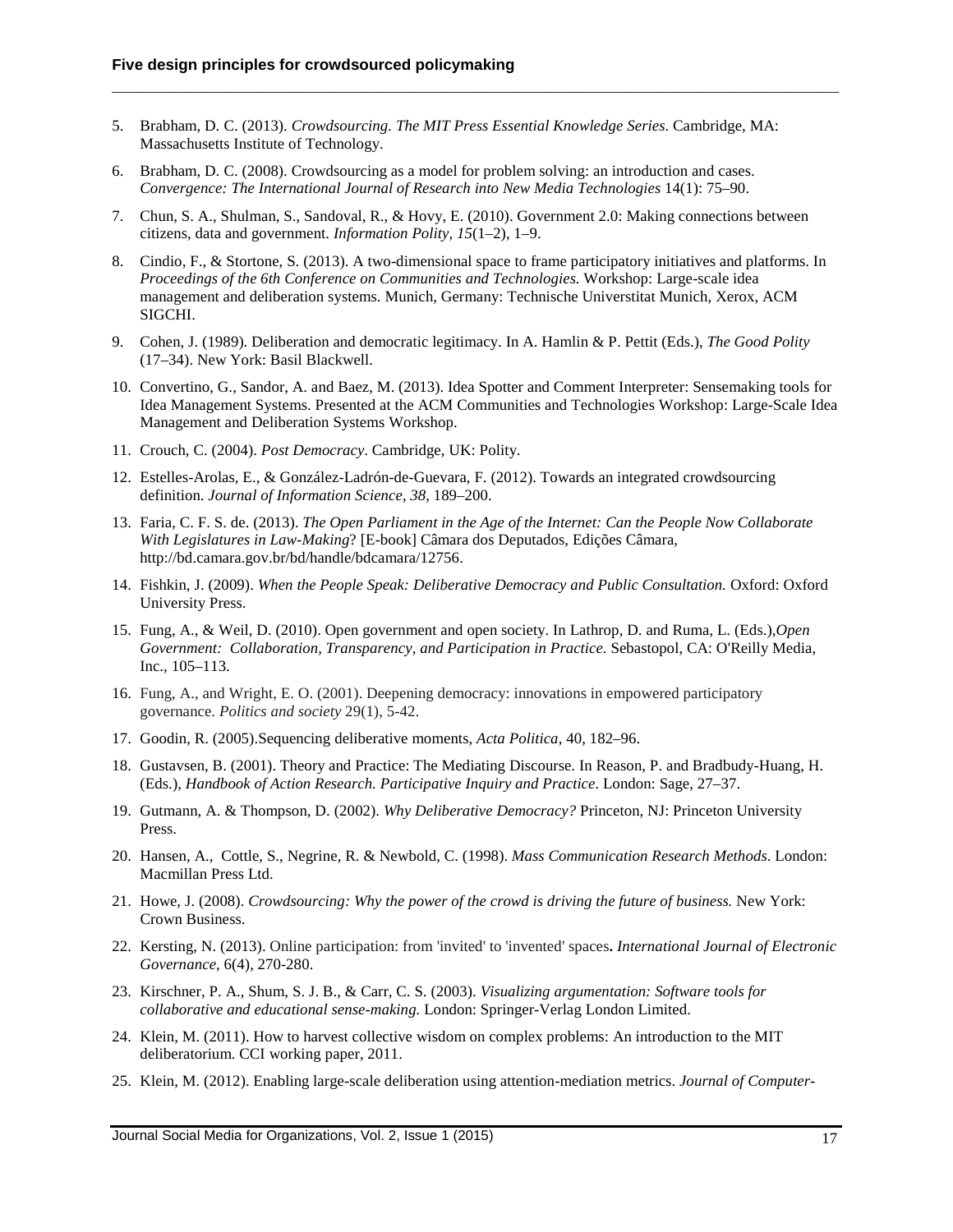*Supported Cooperative Work, 21*(4), 449–473.

26. Kriplean, T., Morgan, J., Freelon, D., Borning, A., & Bennett, L. (2012). Supporting reflective public thought with Considerit*.* In *Proceedings of the ACM 2012 Conference on Computer Supported Cooperative Work. CSCW '12*. doi: 10.1145/2145204.2145249 or [http://dl.acm.org/citation.cfm?doid=2145204.2145249.](http://dl.acm.org/citation.cfm?doid=2145204.2145249)

**\_\_\_\_\_\_\_\_\_\_\_\_\_\_\_\_\_\_\_\_\_\_\_\_\_\_\_\_\_\_\_\_\_\_\_\_\_\_\_\_\_\_\_\_\_\_\_\_\_\_\_\_\_\_\_\_\_\_\_\_\_\_\_\_\_\_\_\_\_\_**

- 27. Ladkin, D. (2004). Action Research. In C. Seale (Ed.), *Qualitative Research Practice,* London: Sage.
- 28. Landemore, H. (2013). *Democratic reason: Politics, collective intelligence, and the rule of the many.* Princeton, NJ: Princeton University Press.
- 29. Landemore, H. (2014). Inclusive constitution–making: The Icelandic Experiment. *Journal of Political Philosophy*.
- 30. Lee, D. T., Goel, A., Aitamurto, T., Landemore, H. (2014). Crowdsourcing for Participatory Democracies: Efficient Elicitation of Social Choice Functions. In *Proceedings of the 2nd AAAI Conference on Human Computation and Crowdsourcing.*
- 31. Liu, S. B. (2014). Crisis Crowdsourcing Framework: Designing Strategic Configurations of Crowdsourcing for the Emergency Management Domain. *Computer Supported Cooperative Work (CSCW)*, *23*(4-6), 389-443.
- 32. Mansbridge, J., Bohman, J., Chambers, S., Estlund, D., Føllesdal, A., Fung, A., Lafont, C., Manin, B., & Martí, J.L. (2010). The Place of Self-Interest and the Role of Power in Deliberative Democracy. *Journal of Political Philosophy* 18(1), 64-100.
- 33. Moor, A. D., & Aakhus, M. (2006). Argumentation support: From technologies to tools. *Communications of the ACM, 49*(3), 93.
- 34. Nelimarkka, M., Nonnecke, B., Krishnan, S. Aitamurto, T., Catterson, D., Crittenden, C.,... Goldberg, K. (2014). Comparing three online civic engagement platforms using the "Spectrum of Public Participation" framework. In *Proceedings of the Internet, Policy, and Politics 2014 Conferences: Crowdsourcing for Politics and Policy*. Oxford: Oxford Internet Institute, Oxford University.
- 35. Ober, Josiah. 2010. *Democracy and Knowledge: Innovation and Learning in Classical Athens.* Princeton: Princeton University Press.
- 36. Offenhuber, D. & Schechtner, K. (2013). *Accountability Technologies: Tools for Asking Hard Questions*. Vienna: Ambra / Birkhäuse.
- 37. Pateman, C. (1970). *Participation and Democratic Theory*. Cambridge: Cambridge University Press.
- 38. Piotrowski, S. J., & Van Ryzin, G. G. (2007). Citizen attitudes toward transparency in local government. *The American Review of Public Administration, 37*(3), 306–323.
- 39. Schedler, A. (1999). Conceptualizing accountability. In A. Schedler, L. Diamond, & M. F. Plattner (Eds.), *The self restraining state: Power and accountability in new democracies* (13–28). Boulder and London: Lynne Rienner Publishers.
- 40. Towne, W. B. & Herbsleb, J. D. (2012). Design Considerations for Online Deliberation Systems. *Journal of Information Technology & Politics*, 9:1, 97-115.
- 41. Vogel, R., Moulder, E., & Huggins, M. (2014). The extent of public participation. International City/County Management Association (ICMA). Retrieved from [http://icma.org/en/Article/104159/The\\_Extent\\_of\\_Public\\_Participation](http://icma.org/en/Article/104159/The_Extent_of_Public_Participation)
- 42. Yu, H., & Robinson, D. (2012). The new ambiguity of open government. *UCLA Law Review Discourse, 49*, 179–208.